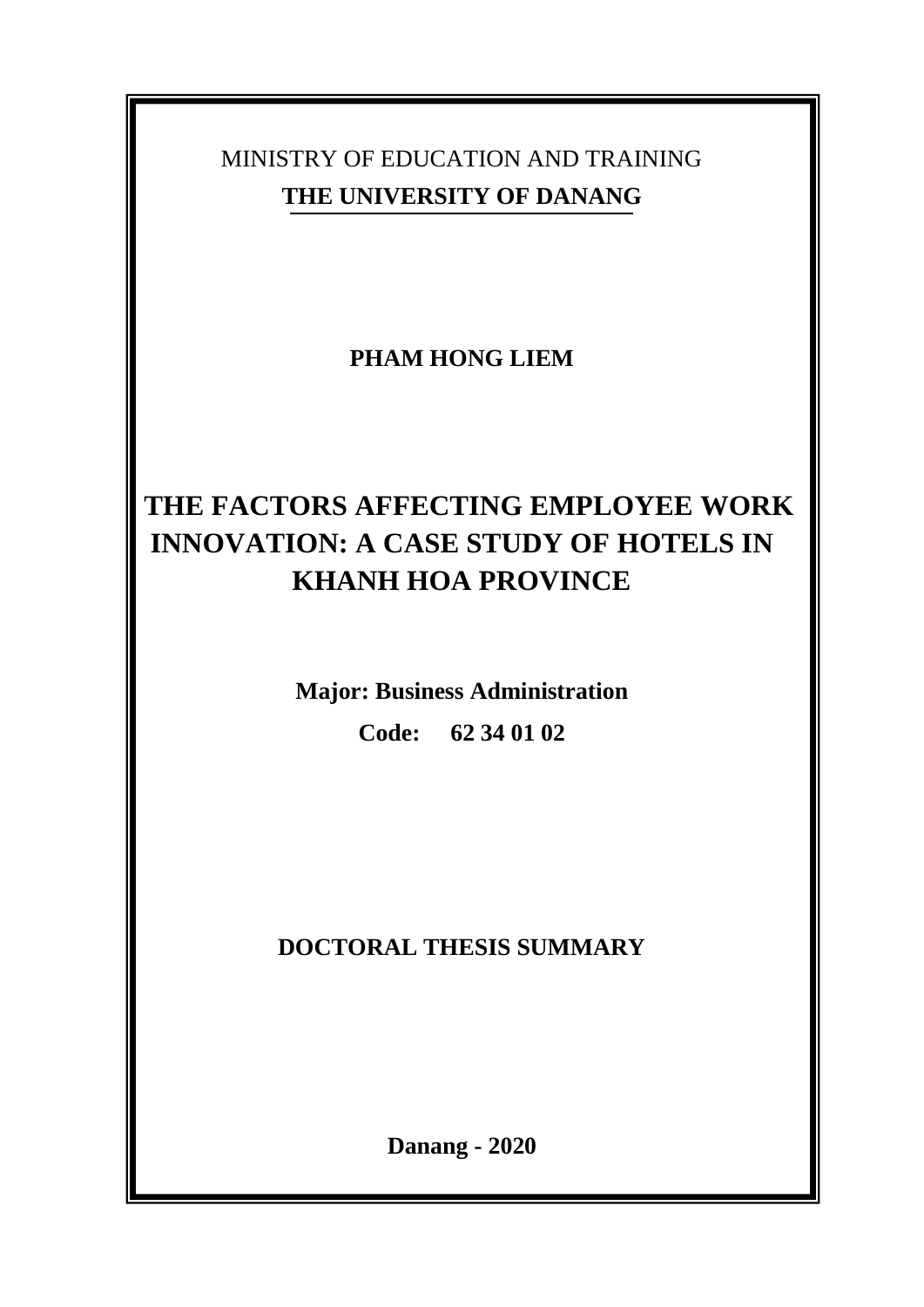This thesis is completed at

### **THE UNIVERSITY OF DANANG**

 **Scientific instructors: Dr. Nguyen Xuan Lan Asso. Prof. Dr. Ho Huy Tuu**

 Reviewer 1: Prof. Dr. Nguyen Van Thang Reviewer 2: Assoc. Prof. Dr. Pham Duc Chinh Reviewer 3: Assoc. Prof. Dr. Nguyen Dang Don

 The thesis has been defended against the University of Danang Dissertation Committee at the University ofDanang onJul.16,2020

Find out more about the thesis at:

- National Library of Vietnam

- The Center for Learning Information Resources and Communication, The University of Danang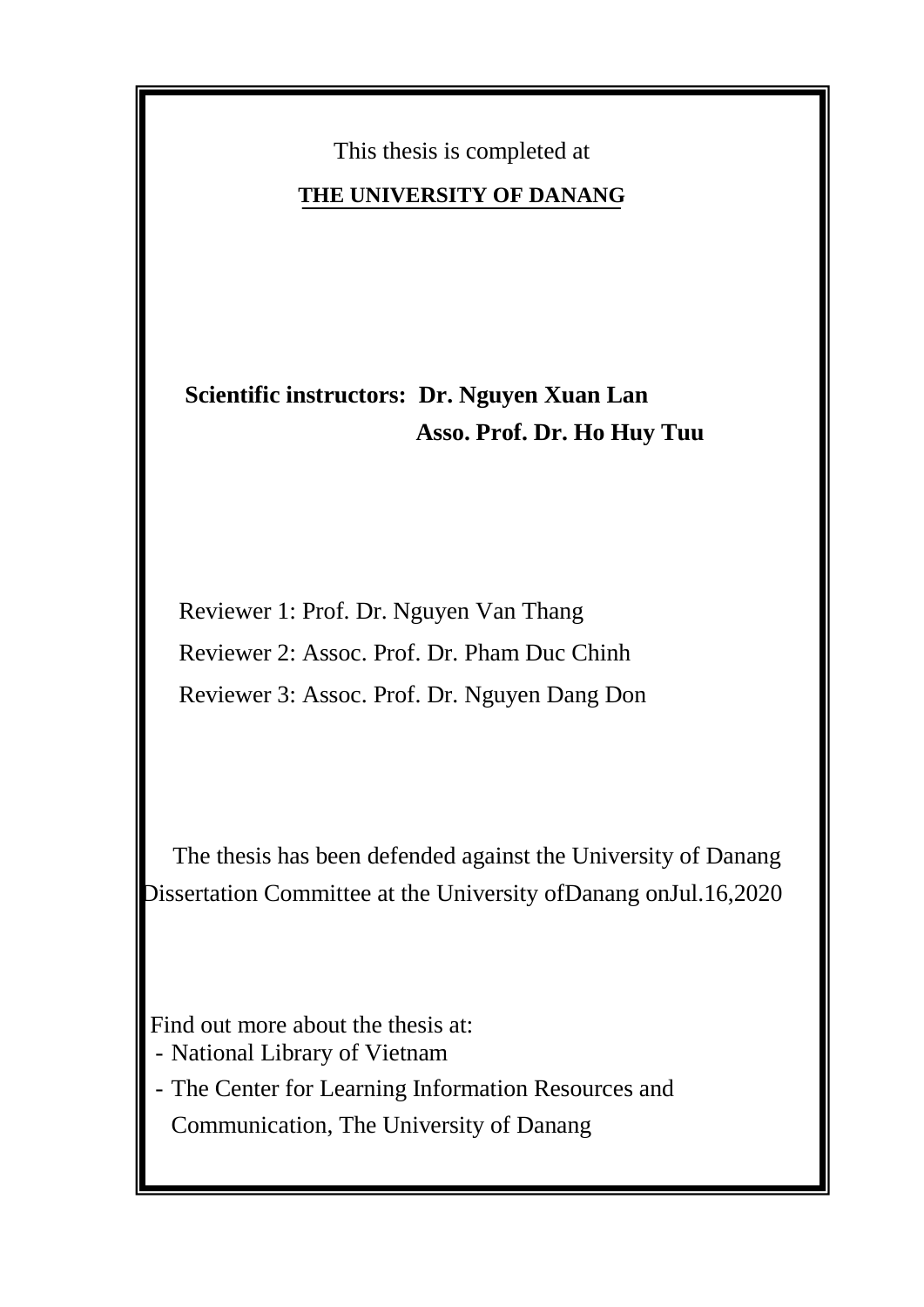# **CHAPTER 1: INTRODUCTION**

### **1.1. Rational**

Innovation has proven to be a factor that creates competitive advantage and performance in the field of tourism and accommodation services. And the dynamism, creativity and skills of employees are important factors that make up the difference of service quality and increase customer satisfaction, contributing to improving the competitiveness of organizations.

The service economy is considered as a key economic area of Khanh Hoa province, expected to contribute about 44% of GDP and attract 40% of labor by 2020. However, Khanh Hoa tourism is in a situation of lacking typical tourism products, but there are too many duplicated products. The value that the tourism industry brings is quite modest, not commensurate with its potential. The main reason is the capacity of the workforce.

However, studies on employee work innovation in the hospitality industry are quite rare. Moreover, in the context of the transition economy, the industrial revolution 4.0, the fundamental theories of human resource management will have certain differences. Therefore, the study of employee work innovation of hotels is an urgent and meaningful topic of academic as well as management practices.

### **1.2. Overview of research history related the thesis**

Currently, researches on employee work innovation of Vietnamese scholars are published very limited. The studies of international scholars still have limitations. It is the limitation of situational factors and personal values, not yet exploring enough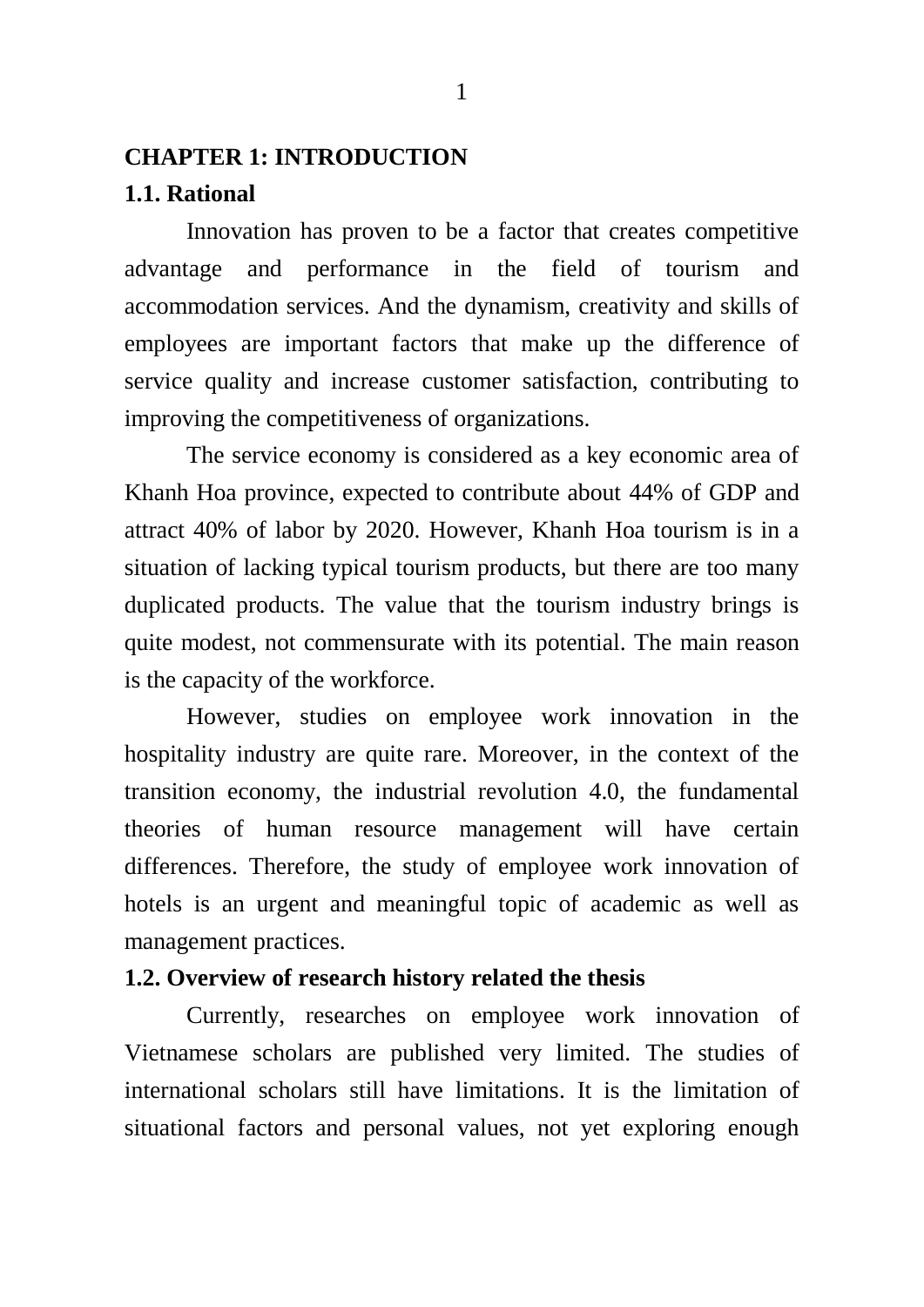interactions between the factors in the model.

### **1.3. Objectives of the study**

The general objective of the thesis is to explore and evaluate factors affecting the employee work innovation in the accommodation sector in Khanh Hoa province. Specific objectives of the study: To systematize theoretical basis, build multi-level integrated research model as well as assess the role of factors in relation to employee work innovation, and propose policy implications for the organization's sustainable development.

#### **1.4. Research questions**

### **1.5. Objects and scope of the study**

The object of the study is the factors affecting the employee work innovation in hotels in Khanh Hoa province. These are organizational-level, job-level and individual-level factors. Primary data is collected from May 2016 to March 2017.

#### **1.6. Approach and research methodology**

The approach is based on the chain: Input – Filters – Behavior. Qualitative research aims to build a research model, build and develop scales as a basis for conducting surveys for further quantitative research. Quantitative research method is used to assess the reliability, value of scales, testing models and hypotheses.

### **1.7. New contributions of the thesis**

### *1.7.1. Theoretical contributions*

The research results contribute to a better understanding of the role of organizational climate, job design, thriving at work, psychological capital, brand loyalty, and brand support behaviors for the employee work innovation.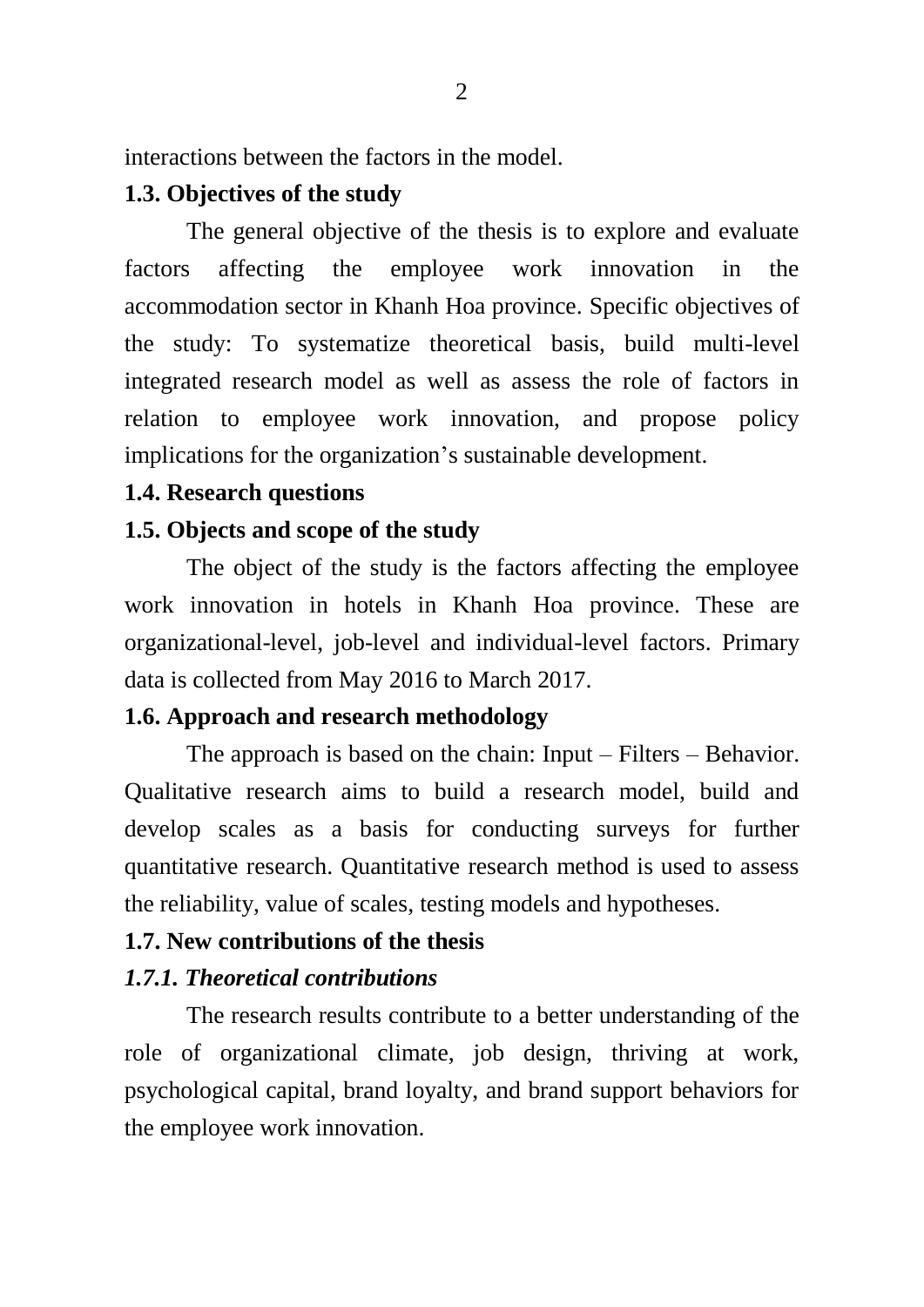The thesis is also a solid scientific basis for further research on employee work innovation in the organization, contributed to the development of limited theory in the field of service innovation in general and accommodation services in particular.

The thesis is a pioneering research project that explores the factors affecting the employee work innovation in the context of accommodation services in Khanh Hoa province.

### *1.7.2. Practical contributions*

Research results of the thesis will help managers to identify and evaluate the role of each resource in the strategy of building innovation capacity, contributing to forming dynamic capacity, and thereby promoting the edge pictures of businesses.

The results of classification of factors will also be the basis in the planning and decision-making of managers in the process of effectively managing and using the resources of the organization. Thereby conveying the brand's message and promise to customers, forming the brand image associated with the quality of service for customers and the community, creating a strong attraction of the organization to customers and employees, contributing to increase the competitive advantage of businesses.

#### **1.8. Structure of the thesis**

The thesis is organized into five chapters. Chapter 1: Introduction. Chapter 2: Rationale and study model. Chapter 3: Research methods. Chapter 4: Research result. Chapter 5: Conclusions and policy implications.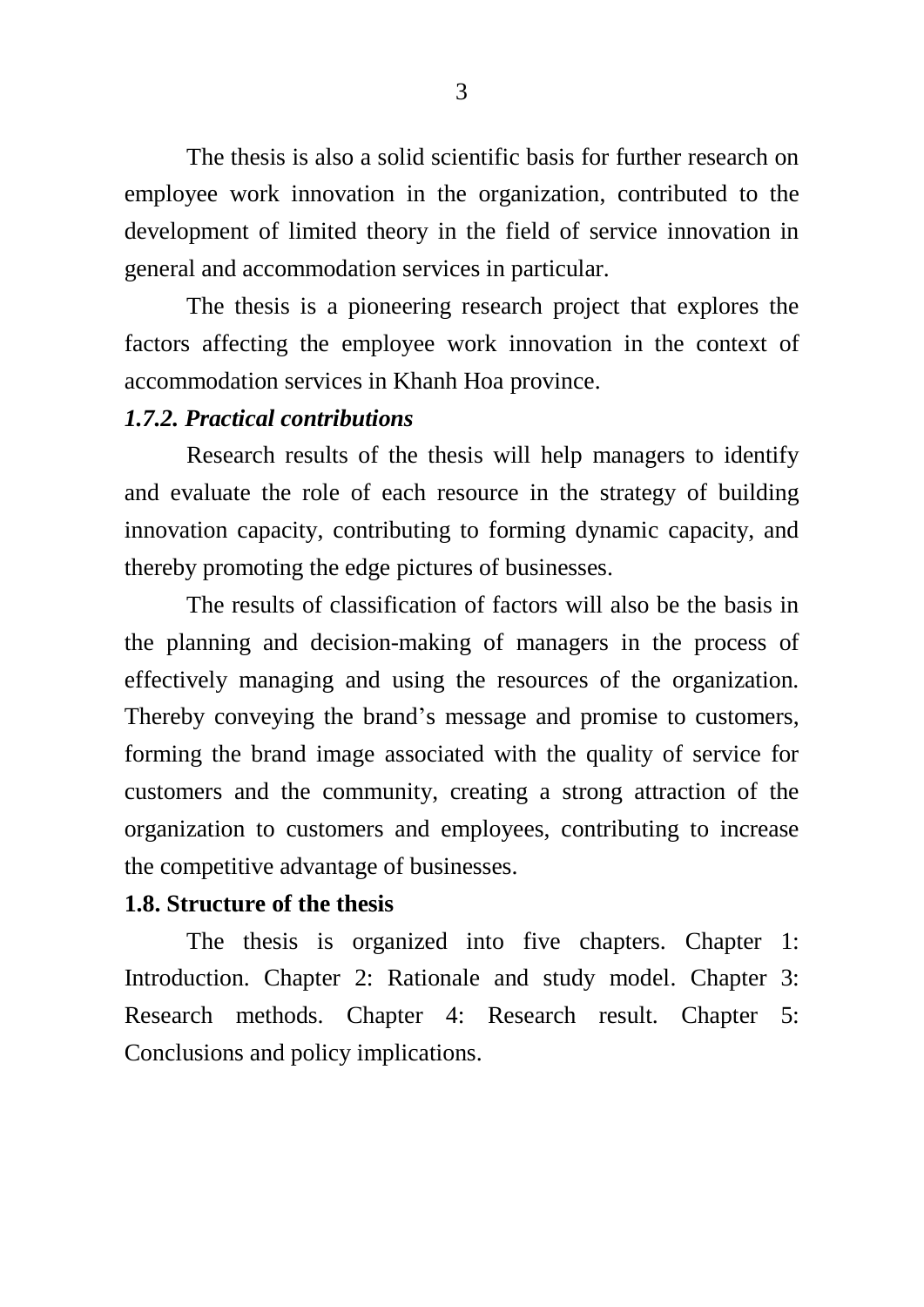### **CHAPTER 2: RATIONALE AND STUDY MODEL**

### **2.1. The theoretical basic**

### *2.1.1. The organizational support*

Eisenberger et al. (1986) proposed that employees' perceptions of organizational support will shape their attitudes towards the organization, be more committed to the organization, work hard and more effective to achieve certain achievements and get rewarded from the organization. Moreover, it is these perceptions that motivate employees to be more dedicated in their work, loyal to the organization and efforts for innovation.

#### *2.1.2. The Service-Profit chain*

This model shows that service quality along with support policies will create satisfaction and loyalty as well as productivity of employees. Thereby increasing customer awareness of the value of products and services provided, leading to customer satisfaction and loyalty and ultimately increasing organizational profits and growth (Figure 2.1).



**Figure 2.1. The link in the Service-Profit chain** *Source: Heskett et al. (1986).*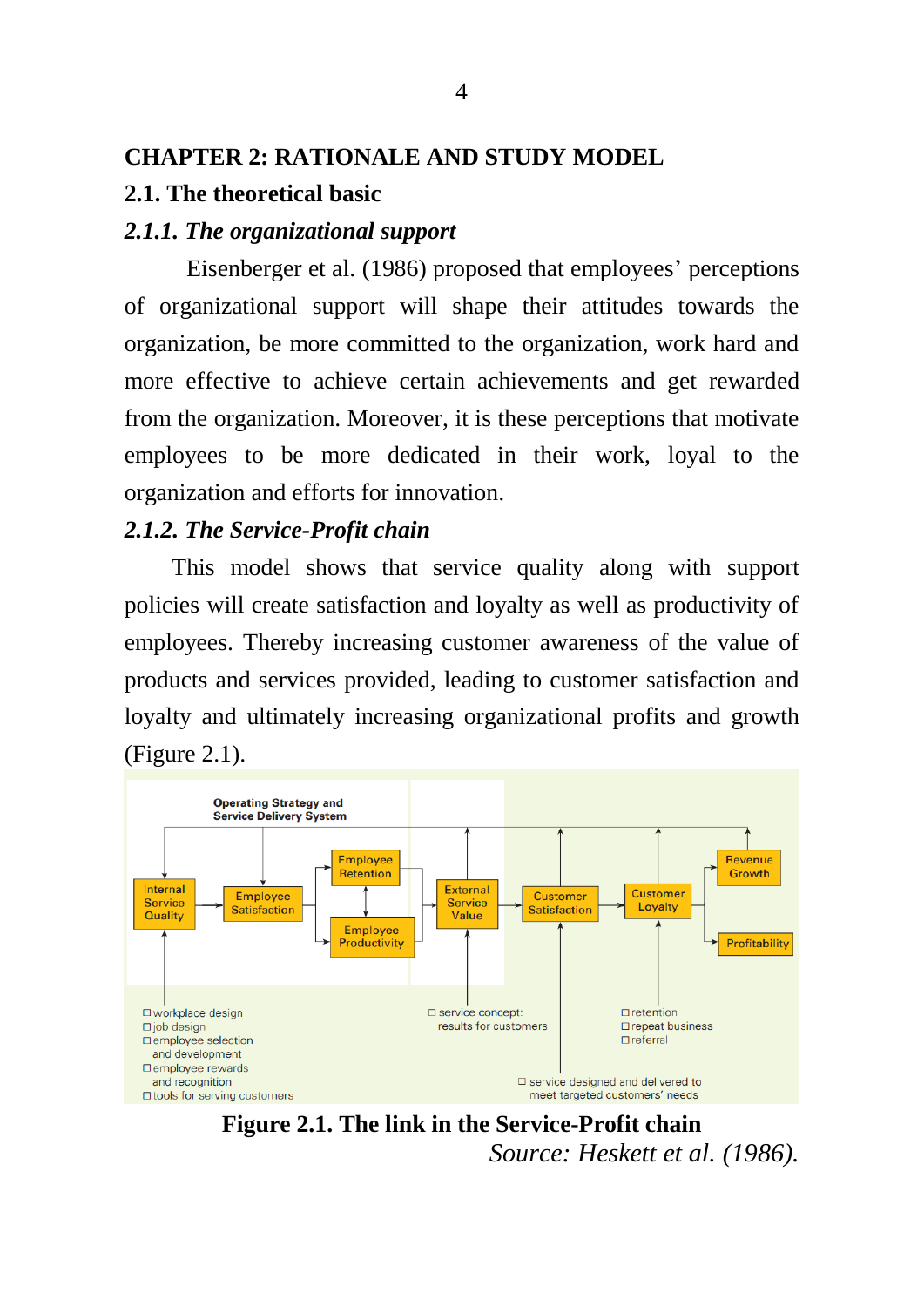### *2.1.3. The Two-factor theory*

The Herzberg's two-factor theory suggest a two-dimensional paradigm of factors affecting people's attitudes about work. Including: (i) The hygiene factors, related to the context of the work itself, and (ii) The motivation factors, are intrinsic to the job and lead to positive attitudes towards the job. Thus, work must be designed and managed so that it can maximize the ability and capacity as well as motivate workers.

### *2.1.4. The job characteristics theory*

Job characteristics theory stated that the presence of job characteristics will increase the individual's ability to find interesting and meaningful of work, be aware of your own responsibility for work performance, and accumulate knowledge and skills to be able to understand the actual results of work activities (Figure 2.2).



**Figure 2.2. The Job characteristics model** *Source: Hackman & Oldham (1976); Oldham & Hackman (2010).*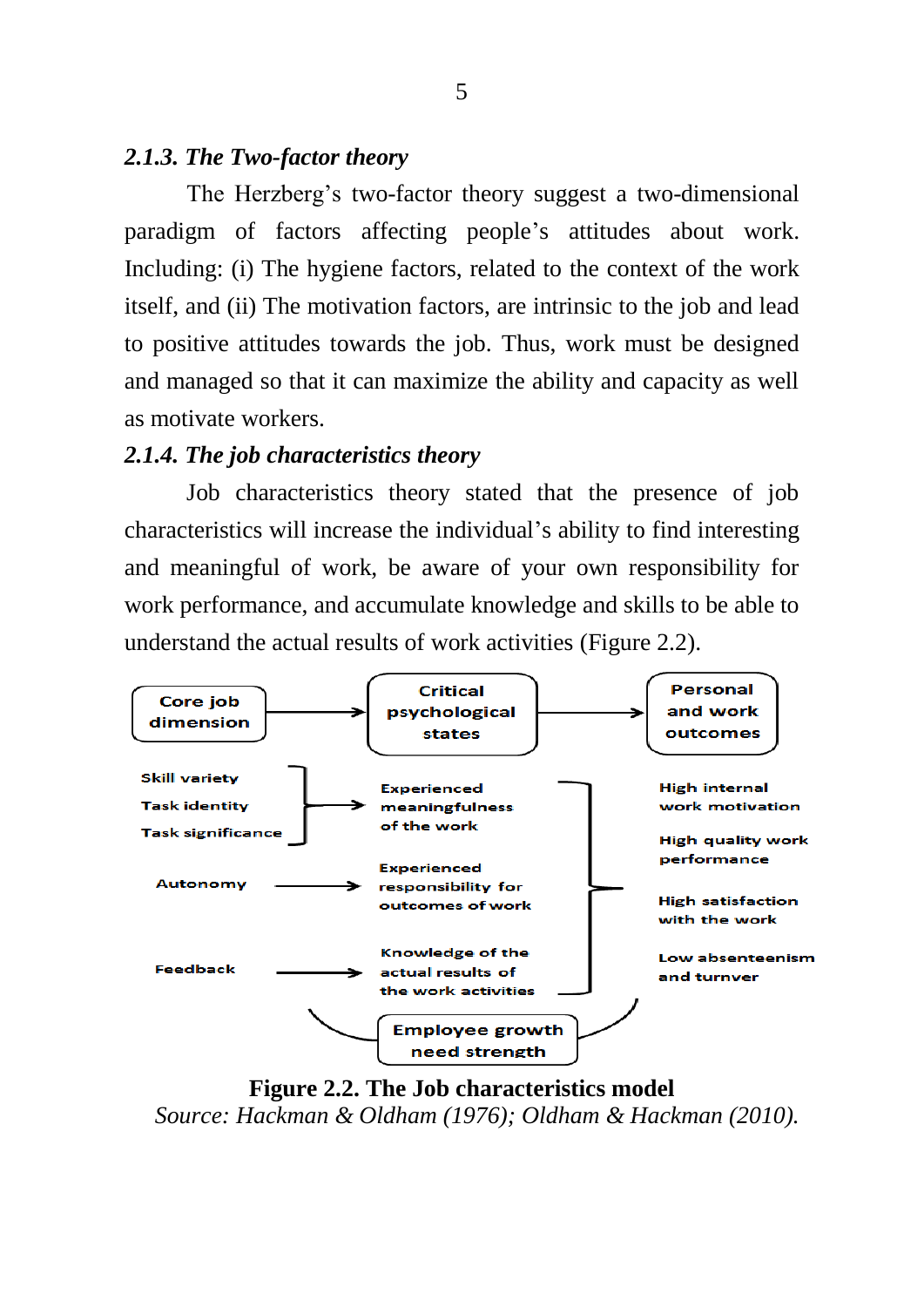Thus, when employees perform jobs that are designed to be motivated, have the support of the organization, work in an environment consistent with their personal goals and values, they will have positive psychological status, will stick with more organizations, will promote their own capabilities, they will make efforts to innovate and improve their work efficiency, which will bring added value to customers. Thereby contributing to spreading the brand and the sustainable development of the organization.

### **2.2. The concepts concerning innovation**

### *2.2.1. Creation*

Creativity is about getting new or useful ideas about products, services, processes or mechanisms.

#### *2.2.2. Innovation*

Innovation has been defined by many different authors and represents some important aspects of it, but all emphasize "novelty" as the core of innovation. The novelty includes all that the subject's perception is new or the differences are presented. In general, it could be a new product or service, a new business method, a new way of distributing goods or products, or a new way of operating. The category of innovation is the foundation of the epistemology of innovation behavior, which is an important factor in the performance of an organization.

### *2.2.3. Employee work innovation*

Employee work innovation is the autonomy of workers in building, developing and applying new processes, work methods or products to improve performance as well as achieve get practical benefits for individuals, groups or organizations.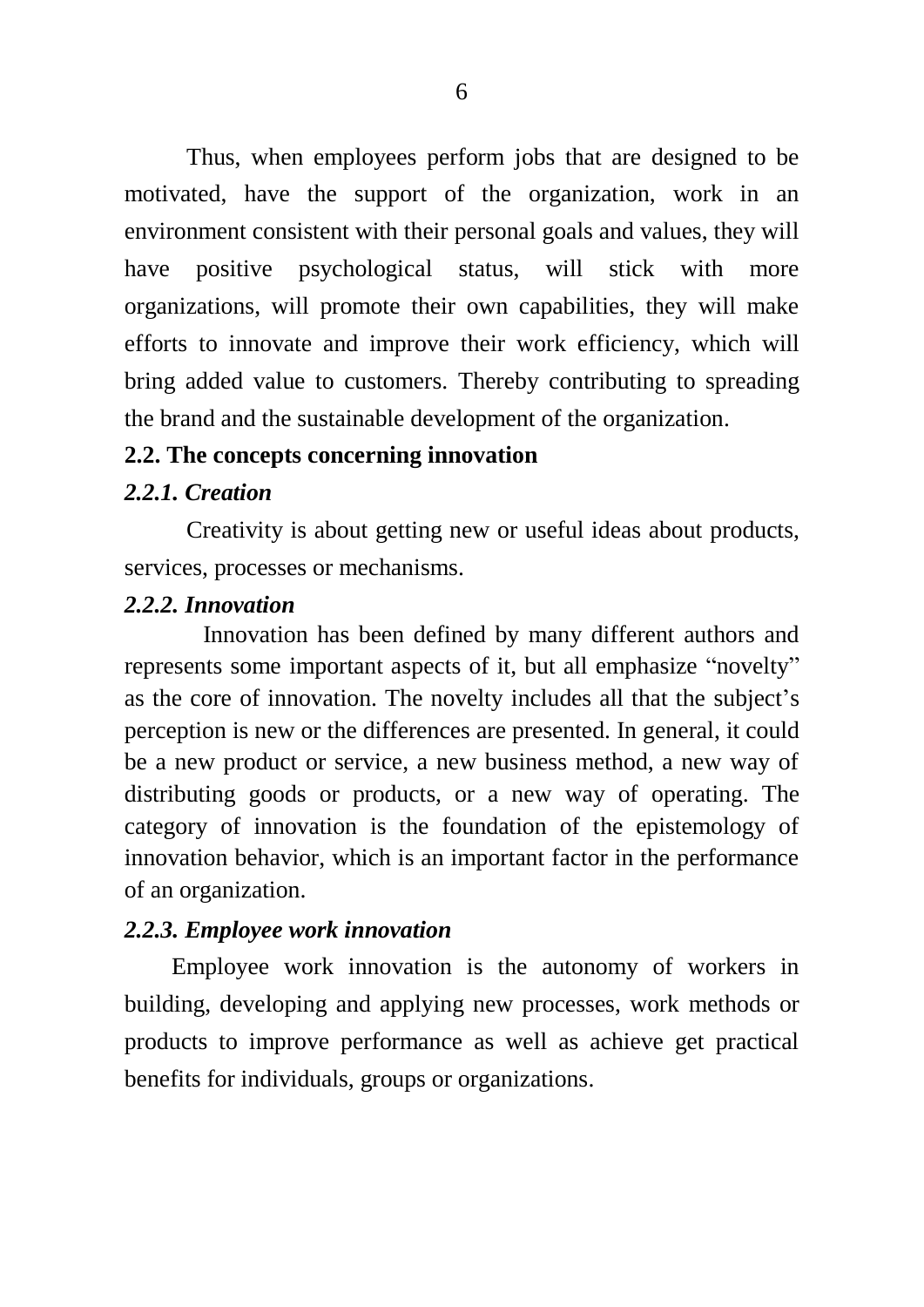### **2.3. Factors affecting employee work innovation**

The review of relevant studies has synthesized groups of factors that influence the employee work innovation in four groups: (1) organizational-level factors, (2) team-level factors, (3) job-level factors, and (4) individual-level factors.

### **2.4. The theoretical gaps**

**About the research model:** Most studies are often limited when only single-level analysis in the research model.

**About the influencing factors:** (1) studies when referring to the organizational climate, often only studying workers' perceptions in terms of: rewarding, giving control, sharing information, and development opportunities, (2) two dimensions: job control and job demand has not received much attention from scholars, (3) lack of extensive research on the role of psychological capital on the employee work innovation.

**Vietnamese studies in this area:** According to the author's research, studies related to employee work innovation are quite modest, especially in the field of tourism is quite rare.

#### **2.5. Proposed theoretical framework**

The results of group discussion have shown that three groups of factors that affect the employee work innovation are organizational-level factors, job-level factors, and individual-level factors.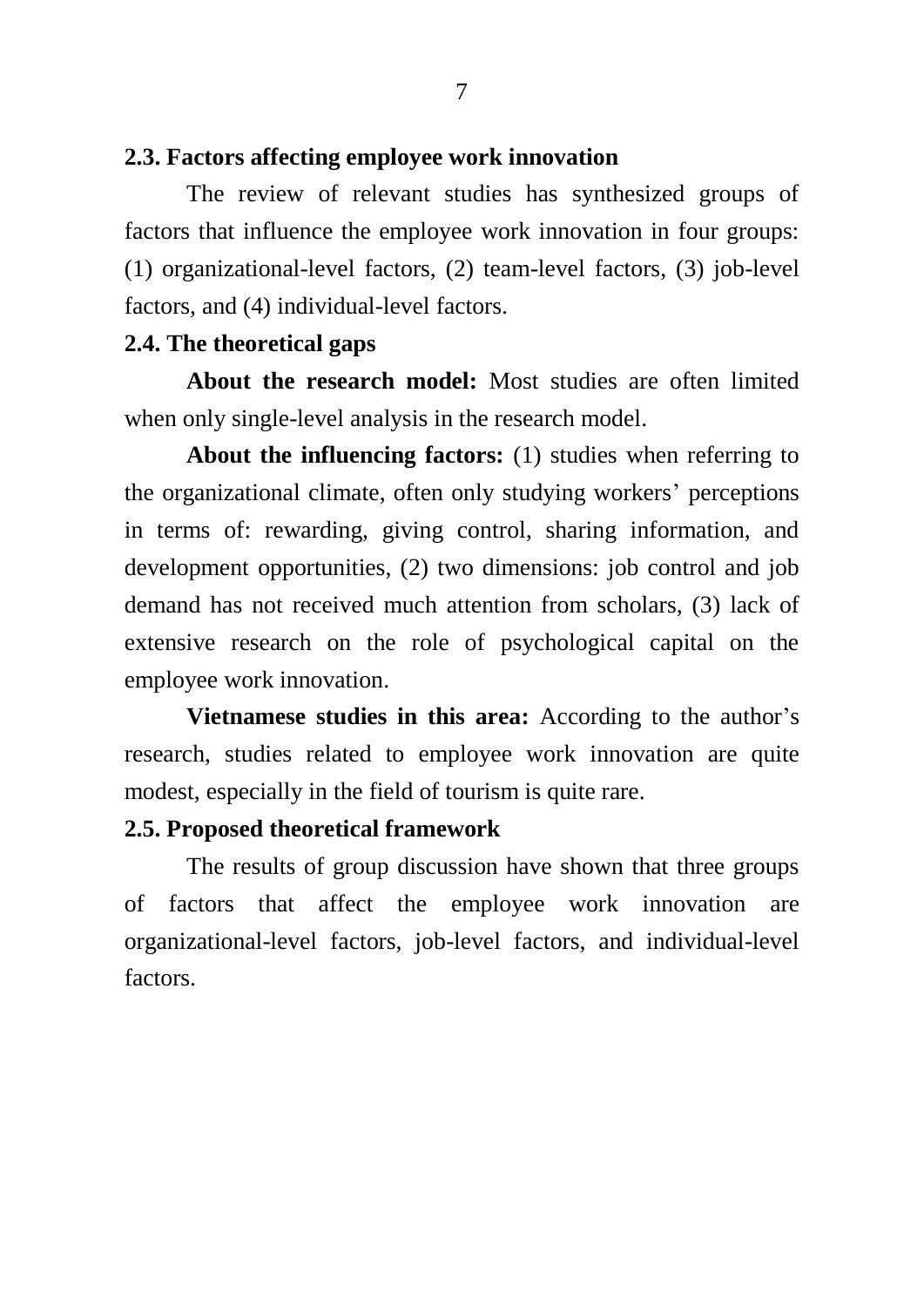### **2.6. Hypothesis and theoretical research model**

### *2.6.1. Employee work innovation*

In the service sector, employee work innovation is the result of the interaction between service staff and customers. In this thesis, the author focuses on employee work innovation, and considers it a multi-stage process as well as exploring the factors that influence employee work innovation.

### *2.6.2. Job design, psychological capital, thriving at work*

Based on theoretical discussion of the service-profit model, about the role of job design, and psychological capital in human resource management, the following hypotheses are proposed:

**H1**: Thriving at work positively affects the employee work innovation.

**H2**: Work design positively affects the thriving at work.

**H3**: Work design positively affects the employee work innovation.

**H4**: Psychological capital positively affects the thriving at work.

**H5**: Psychological capital positively affects employee work innovation.

## *2.6.3. Organizational climate, brand support behaviour, brand loyalty*

Organizational support plays an important role in forming positive attitudes and behaviors of workers. The next hypotheses are formed:

**H6:** Brand support behaviors positively affect the employee work innovation.

**H7**: Brand loyalty positively affects employee brand support behaviors.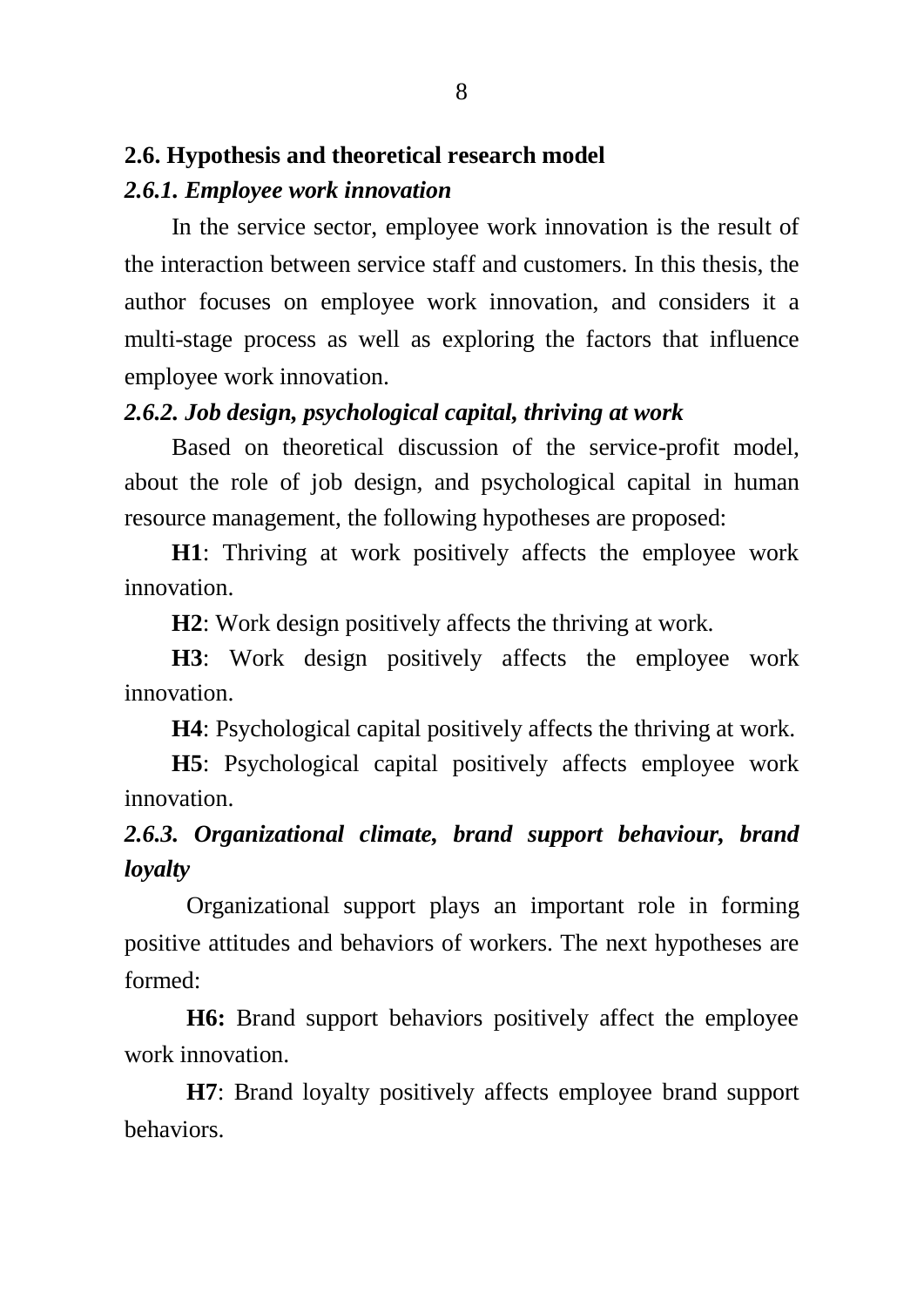**H8**: Brand loyalty positively affects the employee work innovation.

**H9**: The organizational climate positively affects the psychological capital.

**H10**: The organizational climate positively affects the brand loyalty.

**H11**: The organizational climate positively affects brand support behaviors.

### *2.6.4. Model of theoretical research*



**Figure 2.3. Model of theoretical research**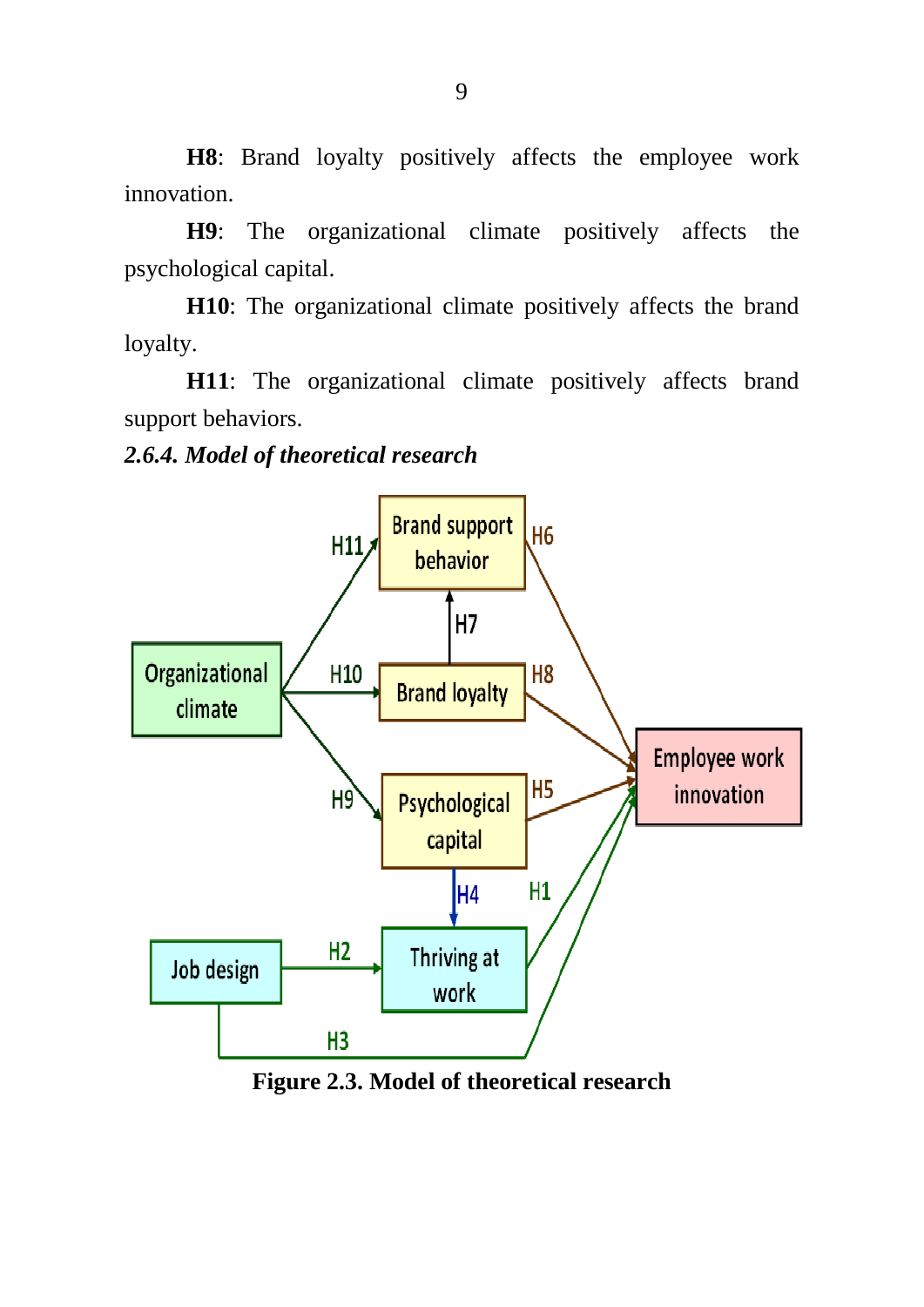### **CHAPTER 3: RESEARCH METHODS**

### **3.1. Research design**

The research process consists of two steps: preliminary research and formal research. Preliminary research is conducted through qualitative methods, and formal research is done by quantitative research methods.

## **3.2. Building scales**

### **Table 3.9. Summary of scales**

| <b>Construct</b>                 | <b>Dimensions</b>   | <b>Number</b><br>of Items | Origin of the scale                            |
|----------------------------------|---------------------|---------------------------|------------------------------------------------|
|                                  | Fairness            | 3                         |                                                |
| Organizational<br>climate        | Affiliation         | 4                         | Bock et al. [35]                               |
|                                  | Innovativeness<br>3 |                           |                                                |
|                                  | Hope                | 3                         |                                                |
|                                  | Optimism            | 3                         | Snyder et al. [207],<br>Carver & Scheier [42], |
| Psychological capital            | Resilience          | 3                         | Block & Kremen [34],                           |
|                                  | Self-<br>confidence | 4                         | Parker [162].                                  |
|                                  | Vitality            | 8                         | Carmeli & Spreitzer                            |
| Thriving at work                 | Learning            | 3                         | [39]                                           |
| <b>Brand support</b><br>behavior |                     | 4                         | Punjaisri et al. [179]                         |
| <b>Brand loyalty</b>             |                     | 3                         | Punjaisri et al. [177]                         |
| Job design                       |                     | 8                         | Jackson et al. [103];<br>Wall & et al. [234].  |
| Employee work<br>innovation      |                     | 6                         | Scott & Bruce [192].                           |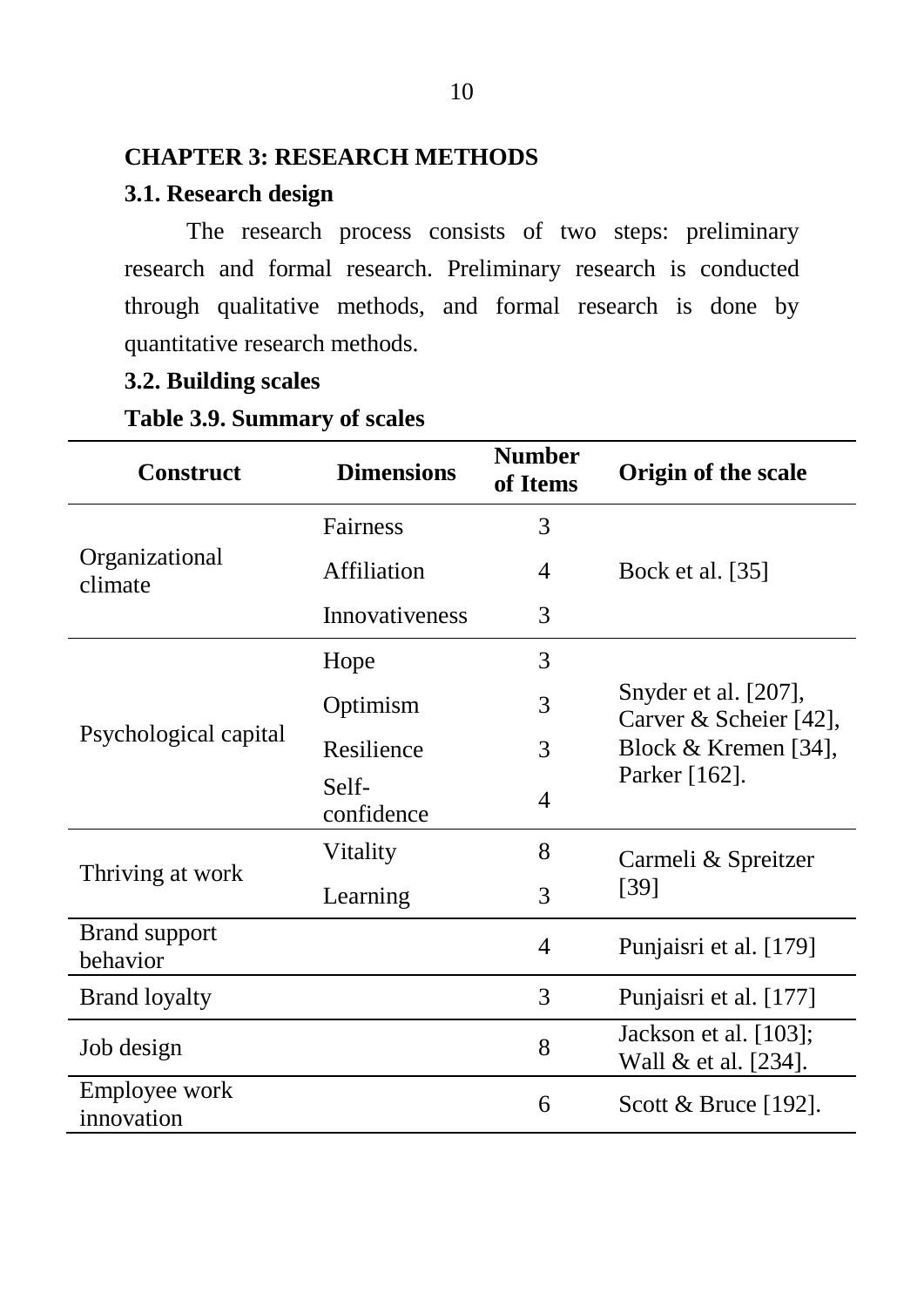### **3.3. Edit and preliminary evaluation of the scale**

A number of terms have been adapted to suit the respondents who are workers in hotels. There are explanations and instructions for answering each question. The two items: "I can control the amount of production" and "I can control the quality of my work" are evaluated as not suitable for the invisible characteristics of the service, so they are recommended removal. Preliminary assessment of the scale is carried out by quantitative preliminary research. The results of the 7 constructs (including 14 dimensions) for cronbach's alpha coefficients are quite good  $(> 0.7)$ .

11

### **3.4. Building a questionnaire**

The questions about attitudes and work are considered important, so they will be asked first. The organizational climate is hypothesized to be the basis for the consciousness, attitude and behavior of workers should be asked in the next position. Next are the questions about brand loyalty, brand support behaviors and employee work innovation. And the questions related to personal information of interviewees are arranged on the last page.

### **3.5. Sample size**

Item used is 58 (4 multidirectional constructs and 3 single direction constructs). Based on the items and constructs, the number of samples for this study is 650.

### **3.6. Methods of analysis**

The thesis uses the following analytical methods: Descriptive statistical methods, methods of analyzing reliability of scales, exploratory factor analysis, confirmatory factor analysis, and structural equation model. Supported software are SPSS and AMOS.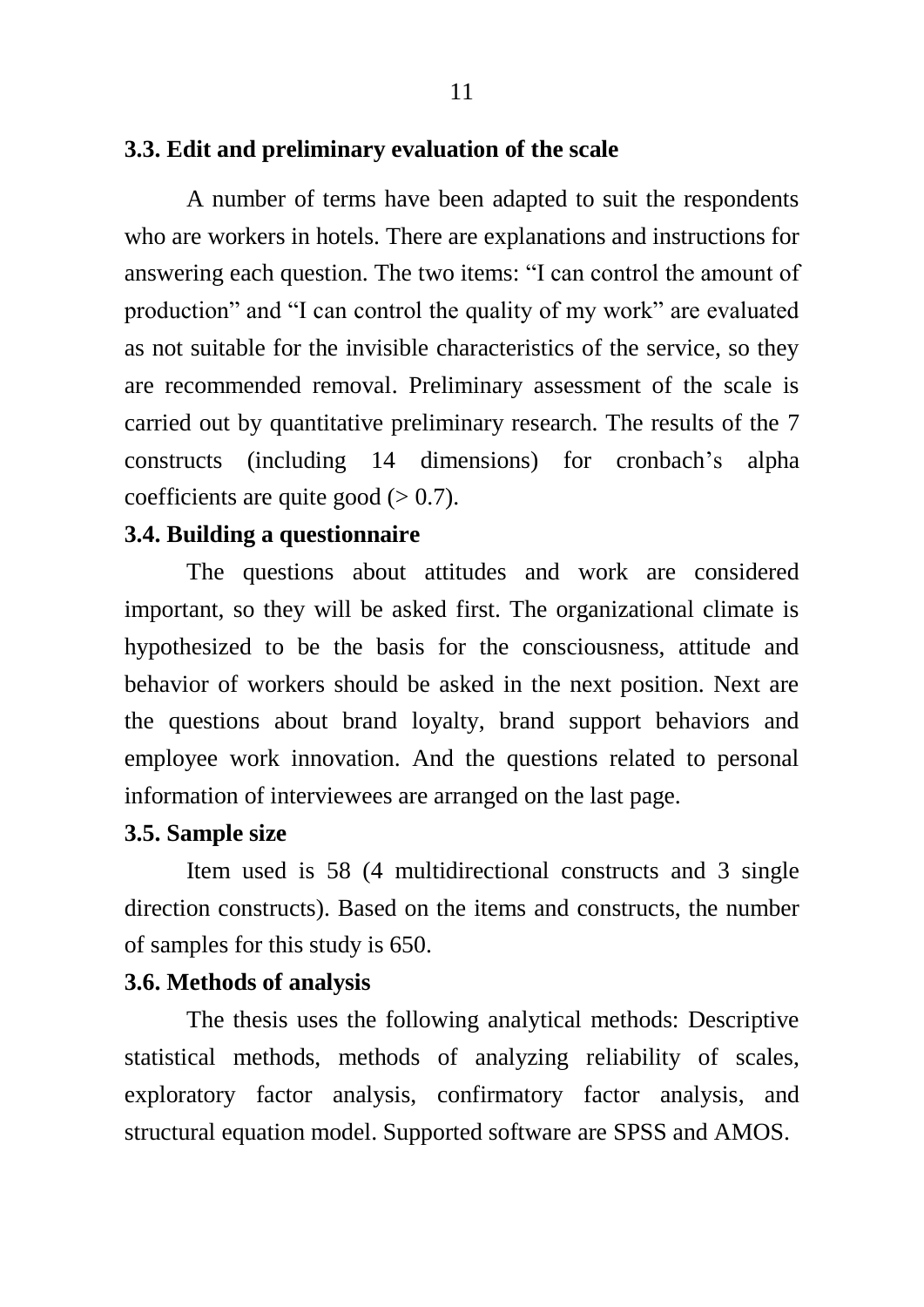### **CHAPTER 4: RESEARCH RESULT**

### **4.1. Describe the research sample**

There are 627/650 valid samples collected by convenient method, allocated according to the ratio of 1: 1: 1 between three departments: F&B, housekeeping, FO and other departments. Including 234 men and 393 women, working in the housekeeping department (30.14%), F&B department (33.97%), and the FO and other department (35.89%). Among them, most are employees (83.25%), and working in luxury hotels (70.18%).

#### **4.2. The value of items**

The average value of the items is 3.60. The highest valued items are for the scale of affiliation (a dimension of organizational climate), and the lowest is for the scale of job design. This result reflects the picture of business culture that always guarantees the quality of service to meet the needs of customers in accordance with the brand standards of the accommodations in Khanh Hoa province. It is the employee cooperation and care of each other to understand and support each other according to the work requirements. Moreover, the results also reflect the professionalism of the accommodation throughout the process of providing services to customers so that service quality is always the best. Statistical values related to Skewness and Kurtosis parameters are less than 1.

### **4.3. Evaluation measurement model**

The first is the Cronbach's alpha test. The results show that the correlation coefficients of variables are quite concentrated, reaching from 0.514 to 0.830. And the cronbach's alpha coefficient is quite good, reaching from 0.765 to 0.913. Next is the EFA procedure. The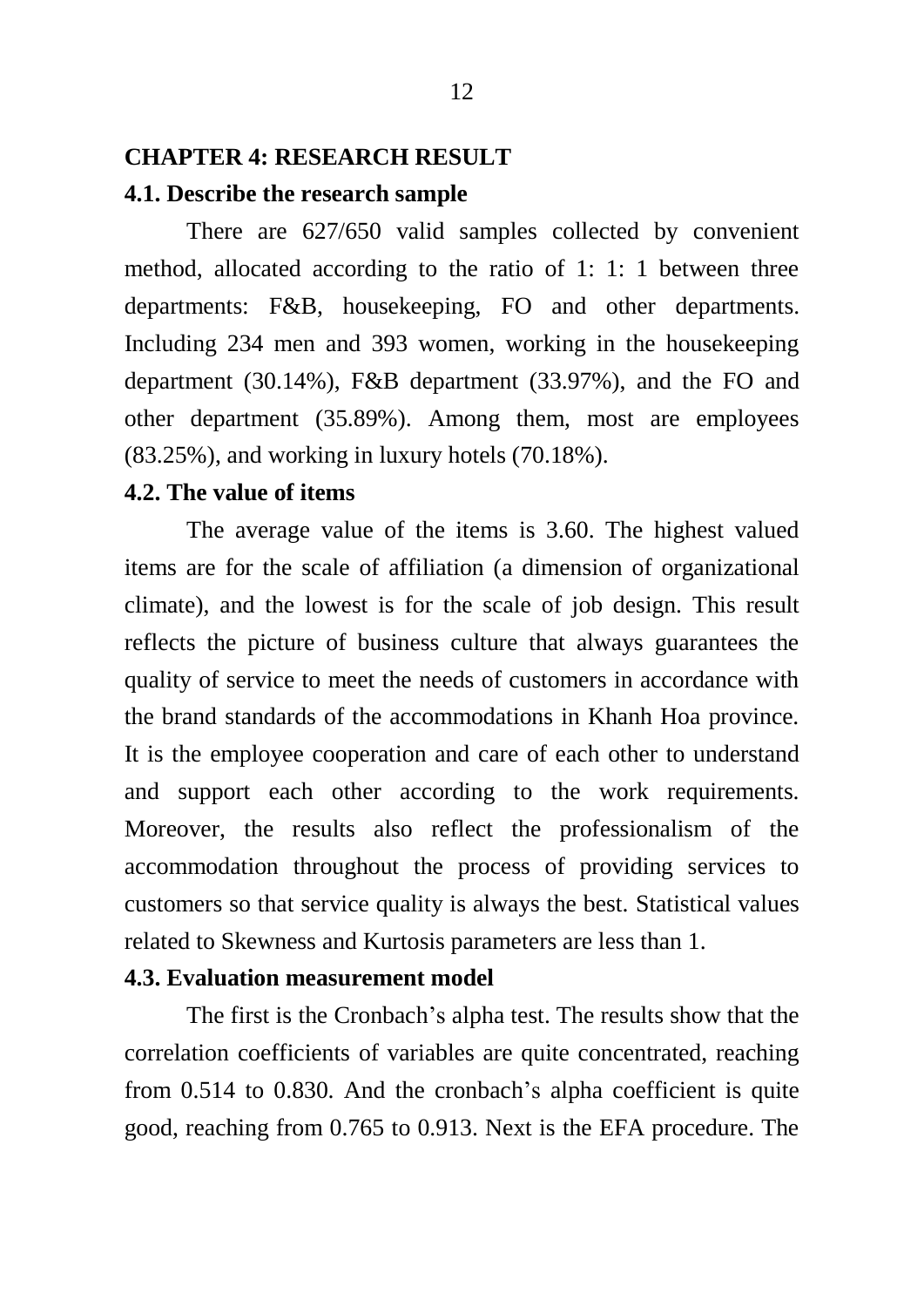variable VI-02 is rejected. As a result, there are 13 component factors extracted. The factor load factor is quite good, reaching from 0.553 to 0.881. Finally, the CFA procedure with 52 indicators. The measurement model has 1196 degrees of freedom, Chi-square = 2059.855 (p = 0,000); CMIN / df = 1.722; CFI = 0.949; TLI = 0.944;  $GFI = 0.884$ : RMSEA = 0.034. This result shows that the measurement model is consistent with market data. The scales achieve values. The scale test results are summarized in Table 4.13.

| $Con-$     |   | Dimen-    | <b>Items</b> | Factor          | $\rho_c$ | $\rho_{\rm vc}$ | <b>Values</b>      |  |
|------------|---|-----------|--------------|-----------------|----------|-----------------|--------------------|--|
| structs    |   | tions     |              | loading         |          |                 |                    |  |
|            |   | <b>FA</b> | 3            | $0.772 - 0.847$ | 0.842    | 64.11%          | 72.56% Suitability |  |
| <b>OC</b>  | 3 | AF        | 4            | $0.810 - 0.893$ | 0.913    |                 |                    |  |
|            |   | IN        | 3            | $0.742 - 0.865$ | 0.860    | 67.26%          |                    |  |
|            |   | HO        | 3            | $0.715 - 0.778$ | 0.784    | 54.84%          |                    |  |
| <b>PS</b>  |   | <b>OP</b> | 3            | $0.657 - 0.786$ | 0.770    | 52.84%          | Suitability        |  |
|            | 4 | <b>RE</b> | 3            | $0.708 - 0.748$ | 0.765    | 52.07%          |                    |  |
|            |   | <b>SE</b> | 4            | $0.700 - 0.752$ | 0.811    | 51.88%          |                    |  |
| TW         | 2 | VI        | 7            | $0.655 - 0.793$ | 0.891    | 54.04%          | Suitability        |  |
|            |   | LE        | 3            | $0.778 - 0.854$ | 0.855    | 66.30%          |                    |  |
| <b>JDs</b> |   | 1         | 6            | $0.662 - 0.786$ | 0.863    |                 | 51.38% Suitability |  |
| <b>BS</b>  |   | 1         | 4            | $0.782 - 0.848$ | 0.891    |                 | 67.09% Suitability |  |
| BL         |   | 1         | 3            | $0.700 - 0.820$ | 0.814    |                 | 59.50% Suitability |  |
| WI         |   | 1         | 6            | $0.673 - 0.773$ | 0.859    |                 | 50.53% Suitability |  |

**Table 4.13. Summary of scale test results**

#### **4.4. Results of SEM**

The results show that the model is suitable for market data and this statistic makes sense with the sample size of 627 (Table 4.14).

|                   |  | Table 4.14. Statistical indicators reflect the model s ilt |                                                                                                                                                                                                                                 |           |
|-------------------|--|------------------------------------------------------------|---------------------------------------------------------------------------------------------------------------------------------------------------------------------------------------------------------------------------------|-----------|
| RMSEA CFI TLI GFI |  | <b>CMIN</b>                                                | df to the distribution of the set of the set of the set of the set of the set of the set of the set of the set<br>of the set of the set of the set of the set of the set of the set of the set of the set of the set of the set | p CMIN/df |
|                   |  | 0.036 0.940 0.936 0.874 2273.545 1253 0.000                |                                                                                                                                                                                                                                 | 1.814     |

**Table 4.14. Statistical indicators reflect the model**'**s fit**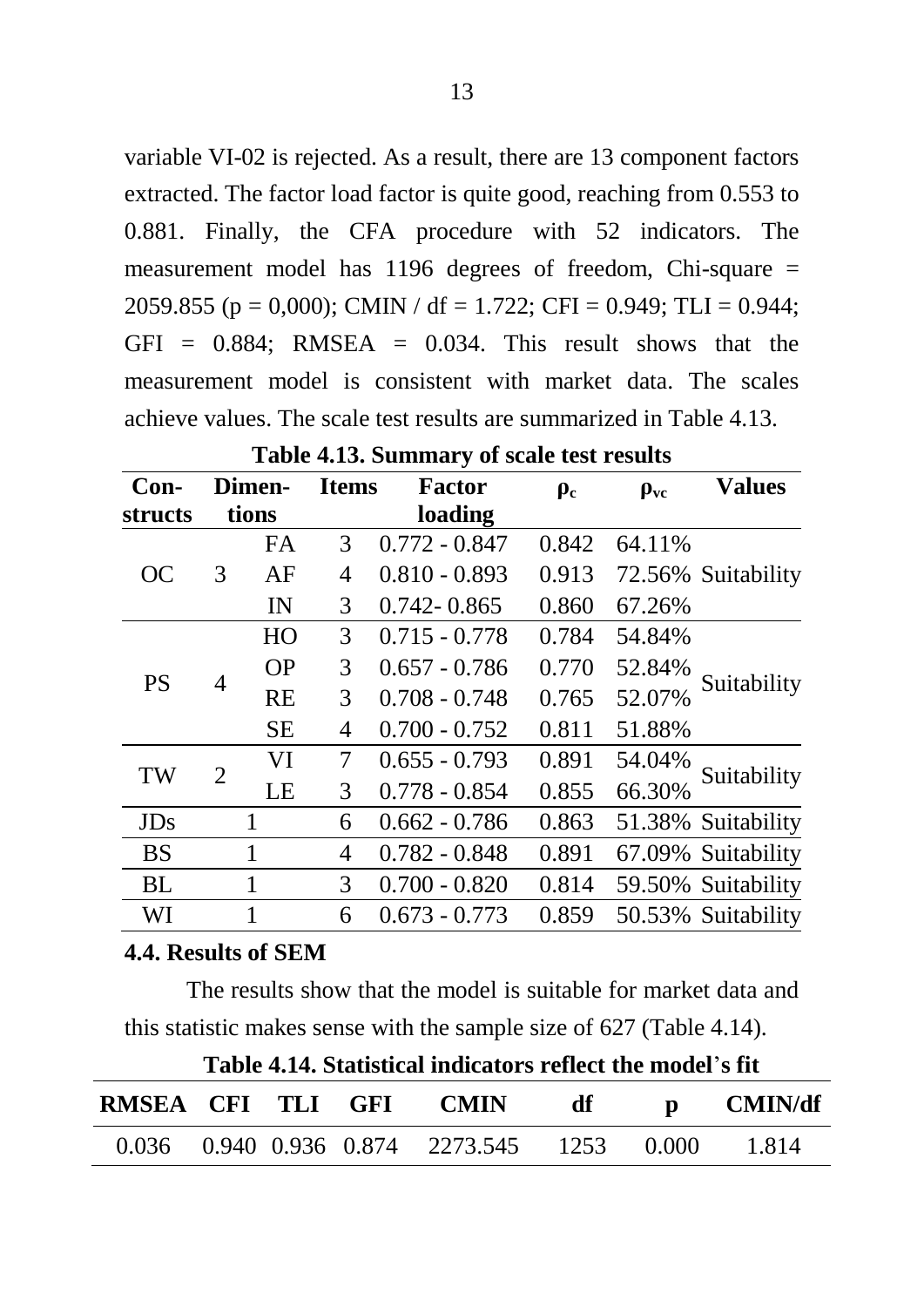| <b>Dependent</b><br>constructs | <b>Inependent</b><br>constructs | Path<br>coefficient <sup>a</sup> | S.E.  | C.R.   |
|--------------------------------|---------------------------------|----------------------------------|-------|--------|
| TW                             | $\langle$ - JDs                 | $0.169***$                       | 0.028 | 5.996  |
| $(R^2 = 68.6\%)$               | $\leftarrow$ PC                 | $0.763***$                       | 0.073 | 10.403 |
| <b>BS</b>                      | $\leftarrow$ BL                 | $0.196**$                        | 0.062 | 3.165  |
| $(R^2 = 47.6\%)$               | $\leftarrow$ OC                 | $0.771***$                       | 0.105 | 7.340  |
| PC.                            | $\leftarrow$ OC                 | $0.592***$                       | 0.065 | 9.155  |
| $(R^2 = 35.5\%)$               |                                 |                                  |       |        |
| BL.                            | $\leftarrow$ OC                 | $1.010***$                       | 0.091 | 11.150 |
| $(R^2 = 47.4\%)$               |                                 |                                  |       |        |
| WI                             | $\langle$ - BS                  | $0.097*$                         | 0.041 | 2.357  |
| $(R^2 = 50.1\%)$               | $\lt$ - BL                      | $0.008^{ns}$                     | 0.042 | 0.198  |
|                                | $\leftarrow$ PC                 | $0.225*$                         | 0.115 | 1.956  |
|                                | $\lt$ - TW                      | $0.253*$                         | 0.115 | 2.198  |
|                                | $\langle$ - JDs                 | $0.311***$                       | 0.040 | 7.733  |

**Table 4.15. Structural model analysis**

*Note: \*\*\*: p < 0,001; \*\*: p < 0,01; \* : p < 0,05;*

*a : not standardized; ns: not statistically significant*



**Figure 4.2. Empirical study results**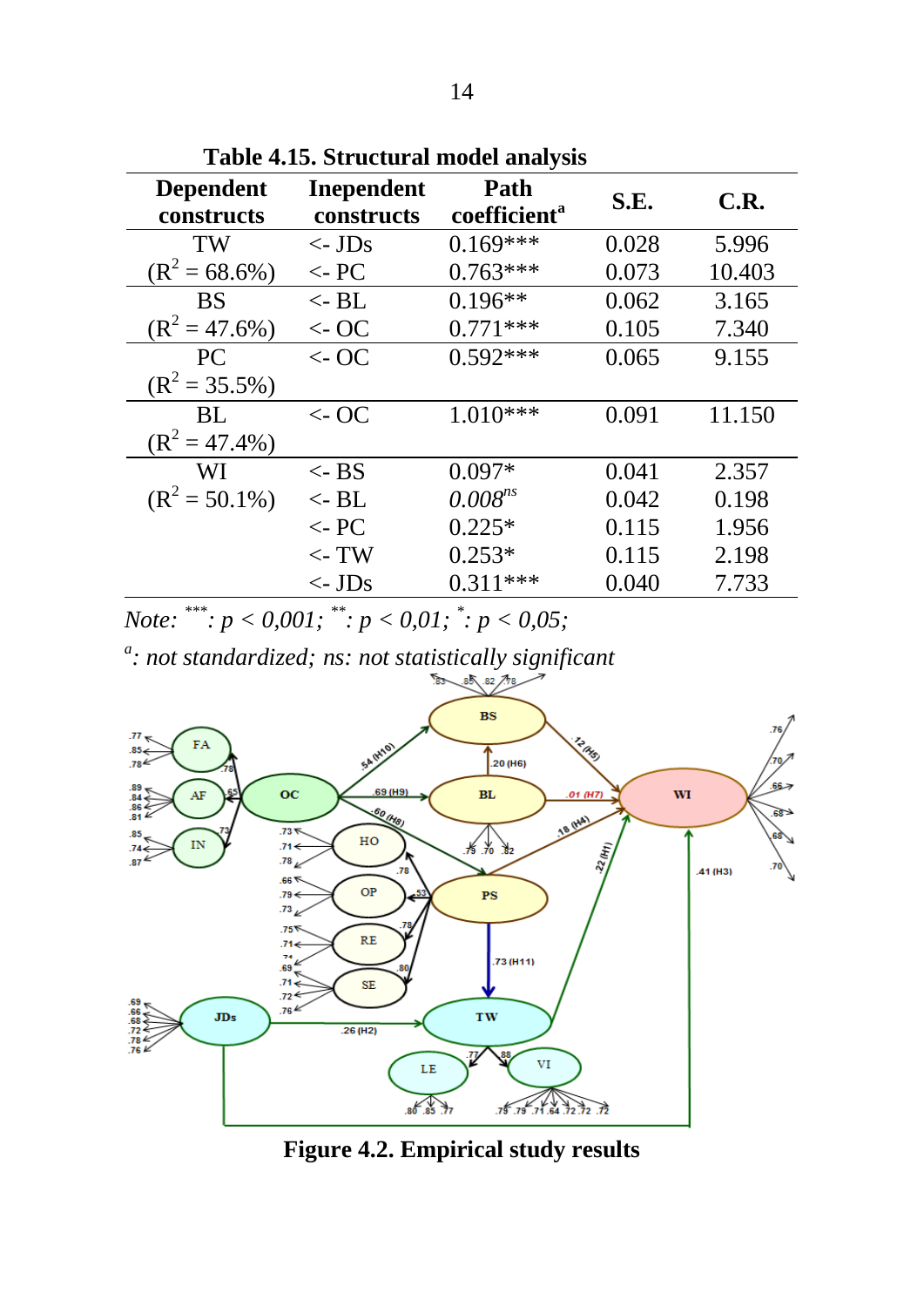As a result, the organizational climate has a direct positive effect on: psychological capital, brand loyalty, and brand support behaviors. Similarly, job design has a direct impact on thriving at work and employee work innovation. In addition, the role of brand loyalty and psychological capital is also mentioned, reflected in the relationship with brand support behaviors and thriving at work. And finally, employee work innovation is directly positively influenced by brand support behavior, psychological capital, thriving at work, and the strongest is job design.

However, with the data collected, it is not enough to confirm the direct effect of brand loyalty on employee work innovation, but indirectly through brand support behavior. It is the "lag" in finding creative and innovative ideas at work. Workers are always aware of their responsibility and role in fulfilling brand promise. So they always act cautiously, behave properly. In order to do so, they need time to improve their professional skills, gain experience as well as absorb cultural values, understand the organization**'**s mission before shaping creative, disruptive and innovative behaviors at work (Table 4.15 and Figure 4.2).

### **4.5. Summary of test results of research hypotheses**

Thus, with the collected data, the research results support ten hypotheses: H1, H2, H3, H4, H5, H6, H7, H9, H10 and H11. Hypothesis H8 is not supported. Table 4.17 shows the effect of the independent factors on the dependent factors.

\* The direct influencing factors: Thriving at work ( $\beta_{tt} = 0.217$ ), and brand support behaviors ( $\beta_{tt} = 0.1115$ ).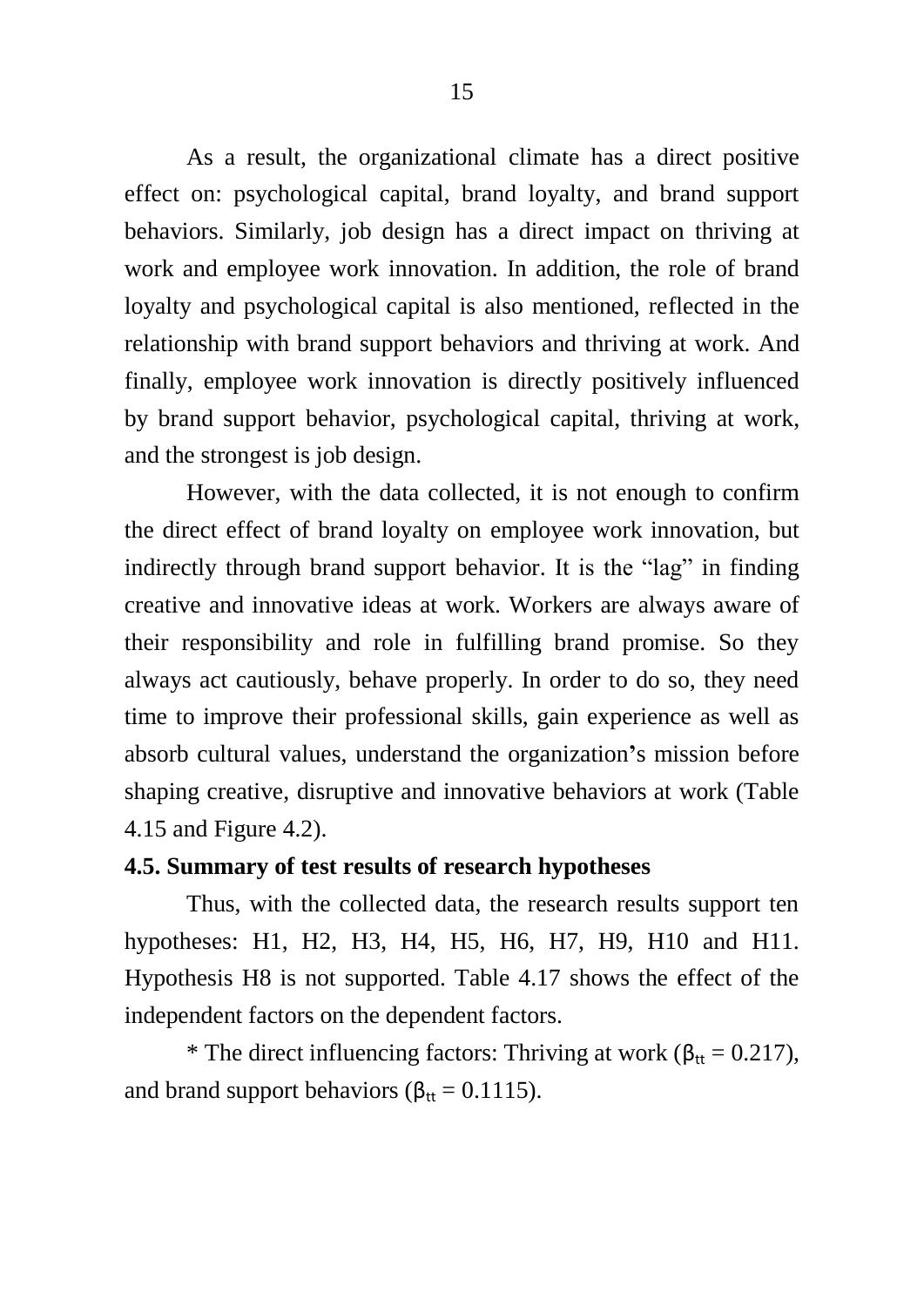\* The indirect influencing factors: Organizational climate ( $\beta_{gt}$  $= 0.424$ ), and brand loyalty (β<sub>gt</sub> = 0.023).

\* The factors that directly and indirectly influence: Job design  $(\beta_{\text{tr}} = 0.461)$ , and psychological capital ( $\beta_{\text{tr}} = 0.343$ ).

| Cons-<br>tructs | Affect                         | WI    | TW    | BS    | <b>PC</b> | BL    |
|-----------------|--------------------------------|-------|-------|-------|-----------|-------|
|                 | Inirect                        |       |       |       |           |       |
| TW              | Direct                         | 0.217 |       |       |           |       |
|                 | Total                          | 0.217 |       |       |           |       |
|                 | Inirect                        |       |       |       |           |       |
| <b>BS</b>       | Direct                         | 0.115 |       |       |           |       |
|                 | Total                          | 0.115 |       |       |           |       |
|                 | Inirect                        | 0.158 |       |       |           |       |
| PC              | Direct                         | 0.185 | 0.729 |       |           |       |
|                 | Total                          | 0.343 | 0.729 |       |           |       |
|                 | Inirect                        | 0.056 |       |       |           |       |
| JDs             | Direct                         | 0.405 | 0.256 |       |           |       |
|                 | Total                          | 0.461 | 0.256 |       |           |       |
|                 | Inirect                        | 0.023 |       |       |           |       |
| <b>BL</b>       | Direct                         |       |       | 0.200 |           |       |
|                 | Total                          | 0.023 |       | 0.200 |           |       |
| <b>OC</b>       | Inirect                        | 0.424 | 0.434 | 0.138 |           |       |
|                 | Direct                         |       |       | 0.538 | 0.595     | 0.689 |
|                 | Total                          | 0.424 | 0.434 | 0.676 | 0.595     | 0.689 |
|                 | Source: Authors' calculations. |       |       |       |           |       |

**Table 4.17. Resulting influence between constructs**

Moreover, factors such as brand loyalty, brand support behaviors, psychological capital, and thriving at work also demonstrate a mediating role in stimulating creative employee ideas and increasing innovation. Thus, this finding explores the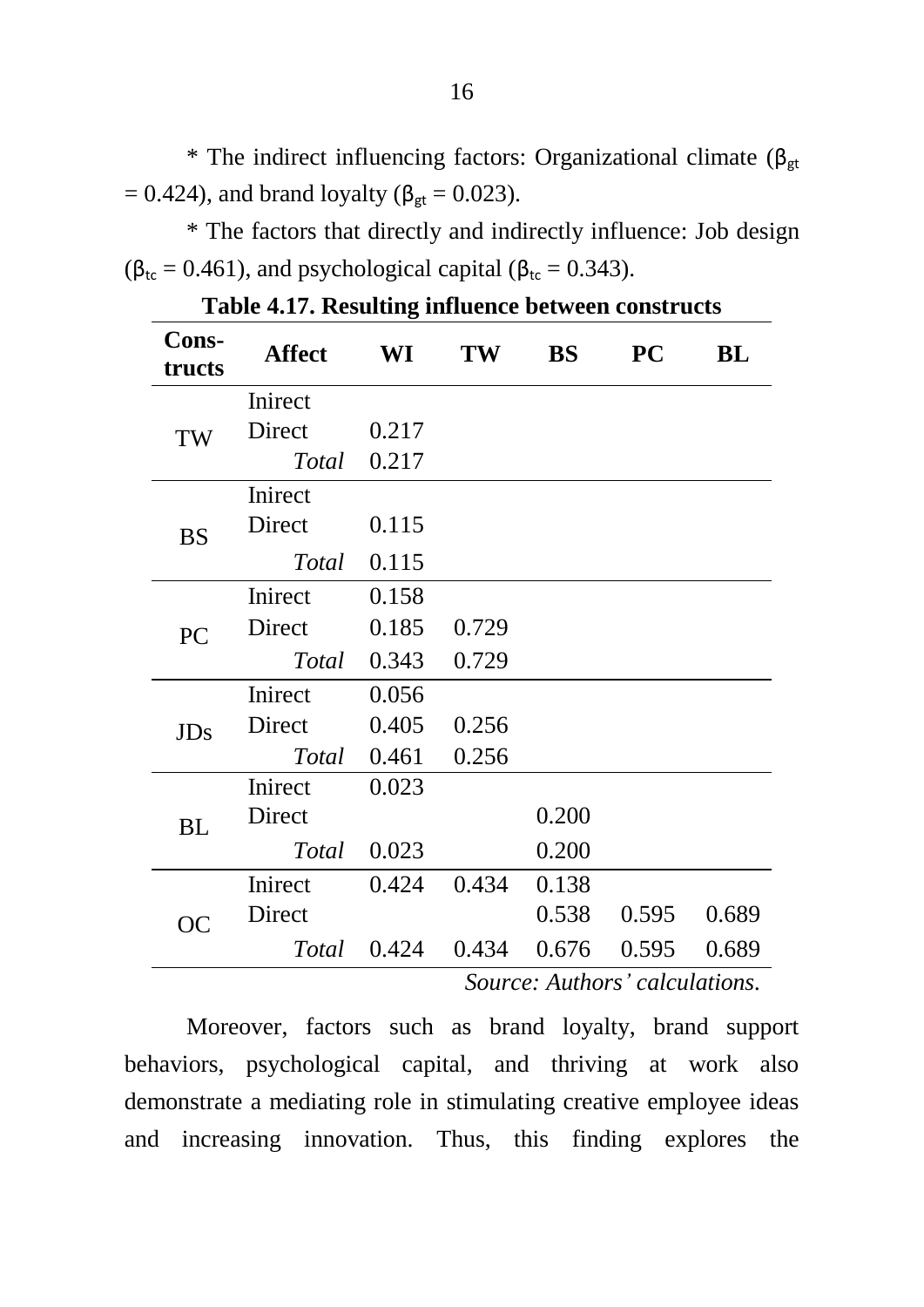relationships between organizational level and job level factors with individual level factors, thereby stimulating and increasing employee work innovation. This is a remarkable result for managers in creating and maintaining a competitive organizational climate towards workers in the accommodation sector, including affliation, fairness and support innovation.

### **4.6 Multi-group analysis**

A multi-group analysis procedure is used to test whether there is a difference in the model of the factors affecting employee work innovation by gender (Male - Female), department (FO and F&B - Other), working position (Staff - Manager), experience (Less than 3 years - Over 3 years), and star rating of the hotels (4 and 5 stars - 2 and 3 stars). The Chi-square test of variable and partial invariant models.

As a result, testing the difference between the two models (Non-invariance and invariance) is statistically significant ( $p \le 0.05$ ): by (1) Sex ( $p = 0.008$ ) and by (2) Department ( $p = 0.001$ ).

Accordingly, the relationship between (i) thriving at work and and employee work innovation, (ii) psychological capital and employee work innovation, (iii) brand support behavior and employee work innovation, and (iv) brand loyalty and brand support behavior, are changing by gender and by department. Meanwhile, the remaining relationships are not affected. The summary results of the changes are shown in Table 4.20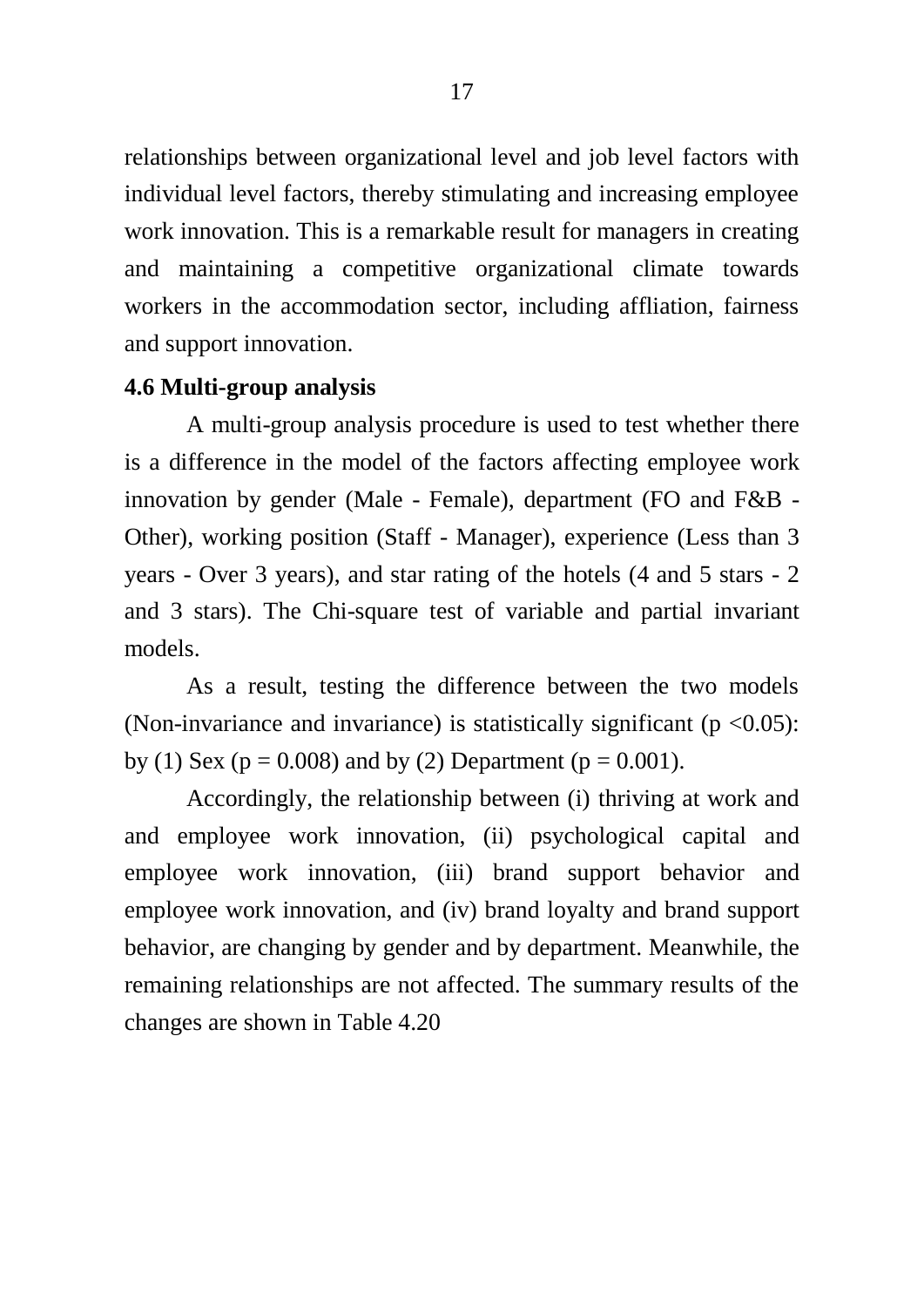| <b>Relationship</b><br><b>Hypotheses</b> |           |                 | <b>Estimated by</b><br>gender |             | <b>Estimated by</b><br>department |              |
|------------------------------------------|-----------|-----------------|-------------------------------|-------------|-----------------------------------|--------------|
|                                          |           |                 |                               | Male Female | Front                             | <b>Other</b> |
| H1                                       | WI.       | $\lt$ - TW      |                               | ns          | ns.                               |              |
| H <sub>5</sub>                           | WI.       | $\lt$ PC        | ns                            | $^{+}$      | $^+$                              | ns           |
| H <sub>6</sub>                           | WI.       | $\epsilon$ - BS | ns                            | $^{+}$      | $^{+}$                            | ns           |
| H7                                       | <b>BS</b> | $\lt$ - RL      | ns                            | $^+$        | ns                                |              |

**Table 4.20. The results test the difference of relationships**

*Note: +: Positive influence, ns: no statistical significance.*

Thus, if there are factors that affect employee work innovation, there will be differences in the role of these factors according to gender and department. Specifically, (i) For female workers or those working in the FO and F&B, the psychological capital and brandsupporting behaviors are important for employee work innovation, (ii) For male workers or working in the room division and other division, the thriving at work plays a key role, and (iii) if it is male workers or those working in the FO and F&B, the brand supportive behavior is not affected by the brand loyalty, while for female employees or working in the room division and other division, positive effect.

This result has further confirmed the role of the leader in the organization. Characteristics of human resources in hotels are young, and they are easy to adapt to the organizational climate. Therefore, managers need to stimulate their creative ideas and work innovation through factors such as creating an organizational climate and design work.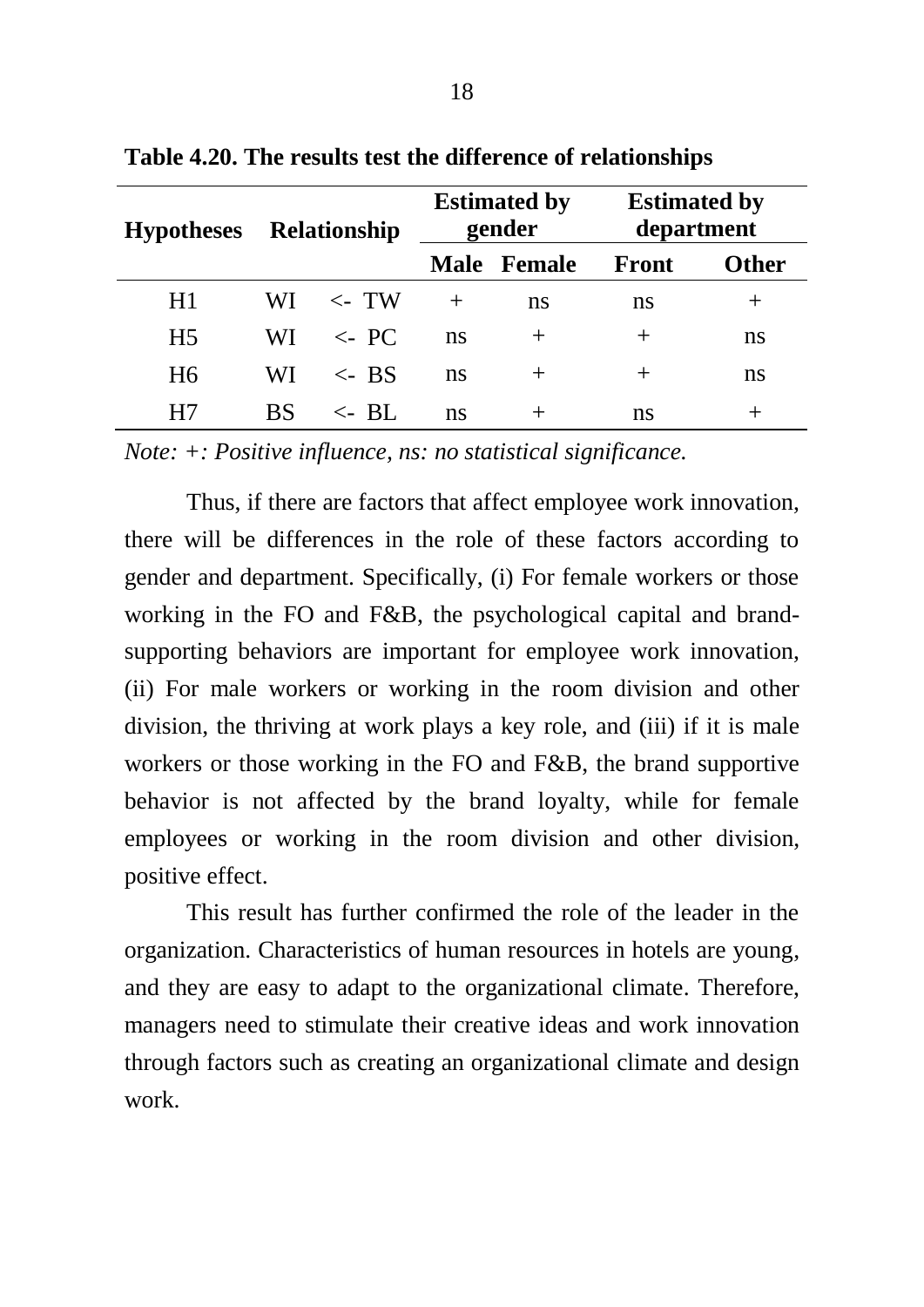# **CHAPTER 5: CONCLUTIONS AND POLICY IMPLICATION**

### **5.1. Research summary**

### **5.2. Research results**

#### *5.2.1. Measurement model*

With 53 initial items, after the EFA procedure, one item was removed. The scales achieve the values of verification through CFA method. These include: (i) Employee work innovation is a unidirectional construct, and (ii) influential factors include: Brand loyalty, brand support behavior, job design, psychological capital, thriving at work, and organizational climate.

This result is evidence confirming and has contributed to pioneering the specialization of a scale of employee work innovation in hotels and resorts, and influencing factors. The results are also implication for (i) managers to create an environment of harmony, fairness and innovation as well as job design that motivates workers, and (ii) marketers to create a strategy to spread the values and organizational brand image to the community through the establishment of brand loyalty and stimulating brand support behavior of workers.

### *5.2.2. Theoretical research model*

There are 10 hypotheses that are supported and 1 that are rejected. Specifically, the organizational climate has a positive impact on psychological capital ( $R^2 = 35.5\%$ ), on brand loyalty and, with this factor, increases brand support behavior  $(R2 = 47.6\%)$ . Psychological capital and job design are considered as an important foundation to help workers become more thrive in their works  $(R^2 =$ 68.6%). Finally, employee work innovation is directly affected by job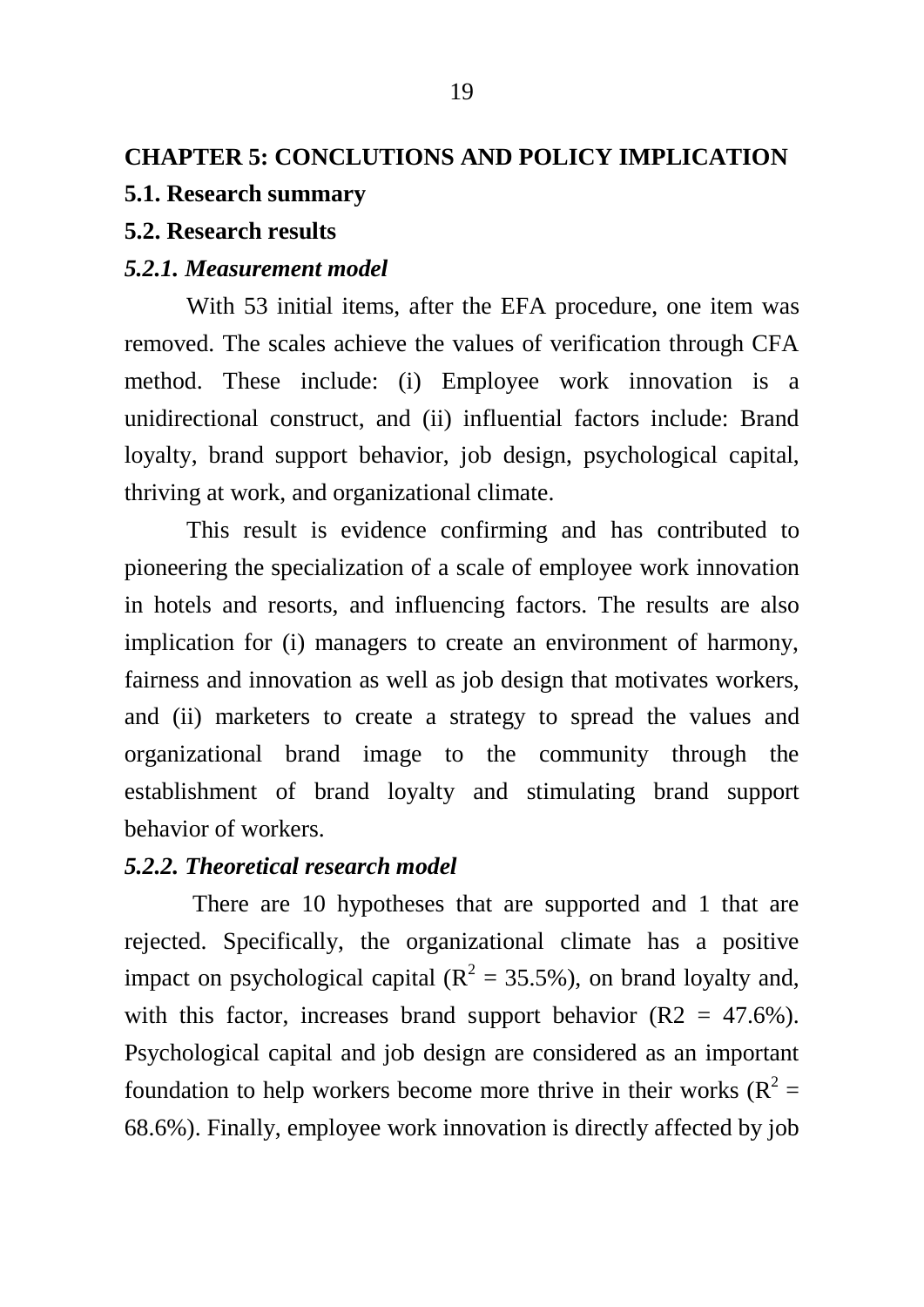design, psychological capital, thriving at work, and brand support behavior ( $R^2 = 50.1\%$ ).

This result has contributed to solving an important remaining problem, which is the complexity in analyzing organizational level factors that affect employee work innovation. It is also evidence that the organizational climate acts as a social control system, influencing employee attitudes through values and beliefs that tame in an organization. The research results have discovered an important role of psychological capital for the thriving at work. Moreover, another important implications of the research model is to identify the root role of the organizational climate and job design as well as the interplay between factors in promoting employee work innovation.

#### **5.3. New contributions of the thesis**

The study has reviewed more than 70 studies on innovation in the work of workers, thereby forming a multi-level integrated research model. With this study, the mechanisms of cognitive behavior leading to innovation in work were identified. It is through awareness of the organizational climate as well as job design, employees will gradually stabilize their minds, have a positive psychological state, and form a link with the organization, thereby striving and promote brand support behaviors. As a result, increased employee work innovation. This has contributed to more clearly explain the process and the extent to which employees participate and demonstrate work innovation. The results of the study have contributed to overcome the limitations on tourism-related issues, and the interaction between personal and situational and contextual factors suggested by other scholars. As such, the study has made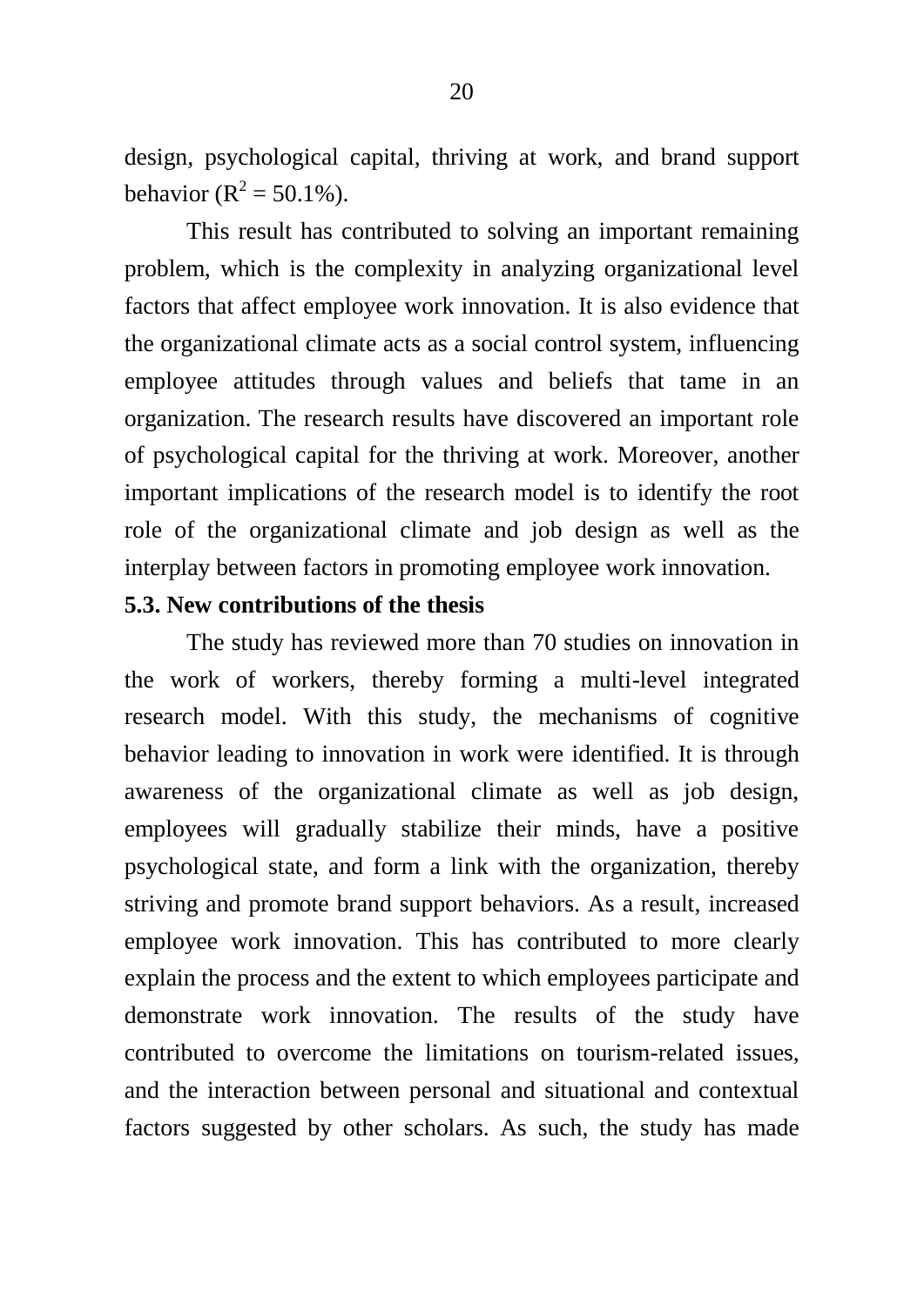certain new contributions to the theory as well as management practices in increasing employee work innovation and influencing factors. These contributions will be discussed and reported according to each group of factors involved in the model.

### *5.3.1. The role of individual level factors*

An important contribution of the thesis is to clarify the role of brand loyalty, psychological capital and efforts of employees in spreading organizational brand image, thereby increasing work innovation. According to the author's knowledge, there has been no research considering the employee work innovation affected by the combination of the above factors. This discovery reflects the prudence of hotels and resorts in providing high quality services to travelers. Therefore, brand loyalty employees need time to accumulate knowledge and skills to better meet customer needs and fulfill brand promise. This is the foundation for employee work innovation in hotels and resorts.

Thus, an important contribution in this thesis is that the research results have proven to stimulate and develop innovation in the work of employees from brand loyalty, brand support behavior and psychological capital. This affirmation is important because it leads the management view that, when employees achieve a positive state of mind, trust in their own abilities, satisfaction with current jobs, moreover, feeling the happiness of working and then steadfastly maintaining their dedication to the development of a hotel or resort, brand support behavior will increase. From there, stimulate and develop work innovation. As a result, customers get the best service, as it is guaranteed by high quality staff.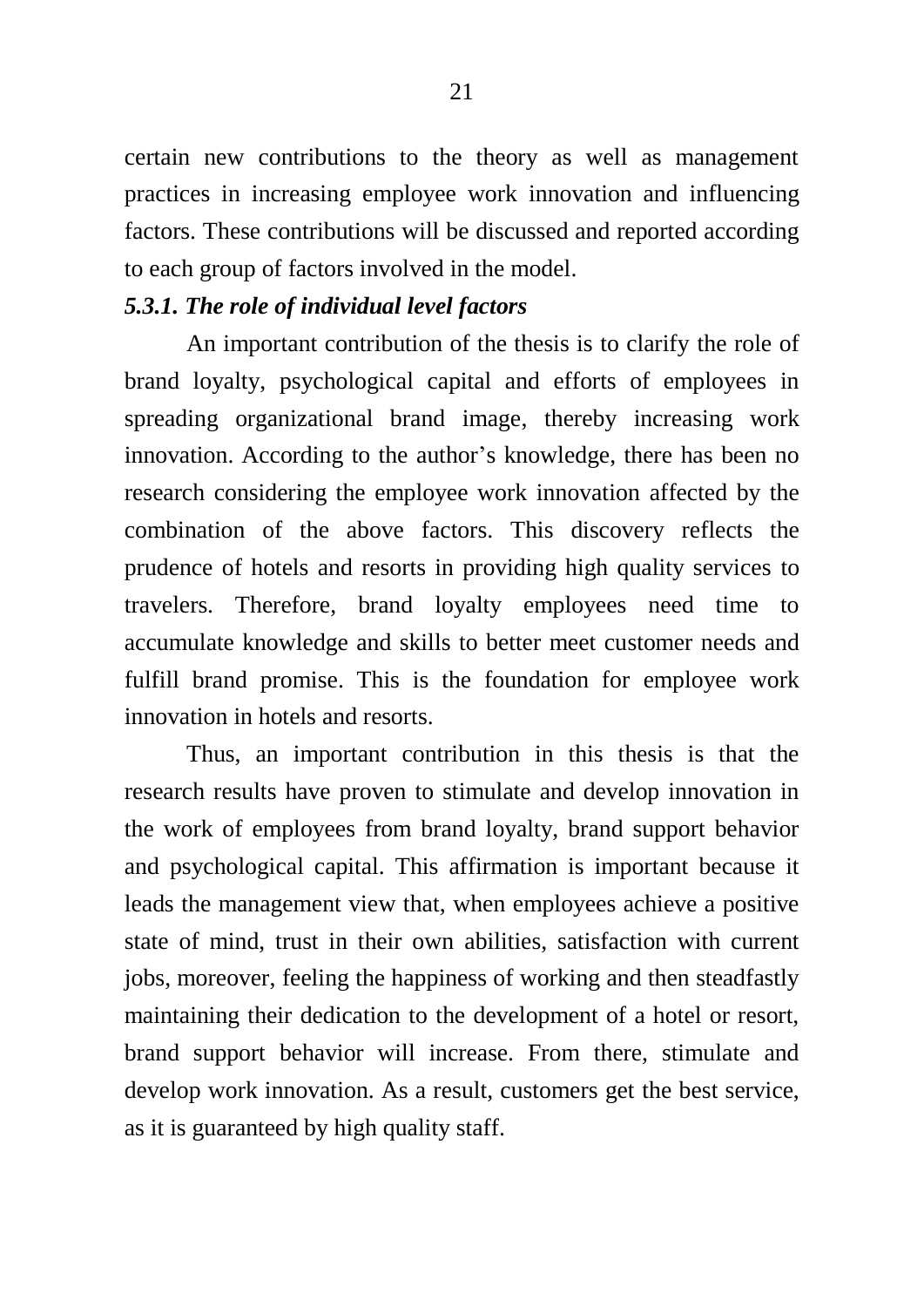# *5.3.2. The relationship between the organizational level and individual level factors*

The research results demonstrate the fundamental role and wide range of cultural influences on the values, codes of conduct or standards of the affliation, fairness and innovativeness of organizational climate of hotels and resorts.

Specifically, the organizational climate not only influences the intention to share knowledge, or motivates work, but also increases brand support behaviors. That is the role of social values, ethical philosophy in human resource management, which are reflected in the organizational climate (Fairness, Affiliation, Innovativeness). The results of the thesis are evidence that the organizational climate acts as a social control system, affecting the attitudes of employees through values and beliefs dominated by an organization.

As such, the thesis results in less expensive but sustainable ways of developing psychological capital, establishing brand loyalty and implementing brand support behavior. Since there, encourage creative ideas and work innovation of workers. This is the basis to help businesses plan appropriate resources, save costs and time in promoting positive behaviors of employees, creating stability from within the organization, thereby contribute to sustainable development as well as formulating development strategies in the relationship of stakeholder interests.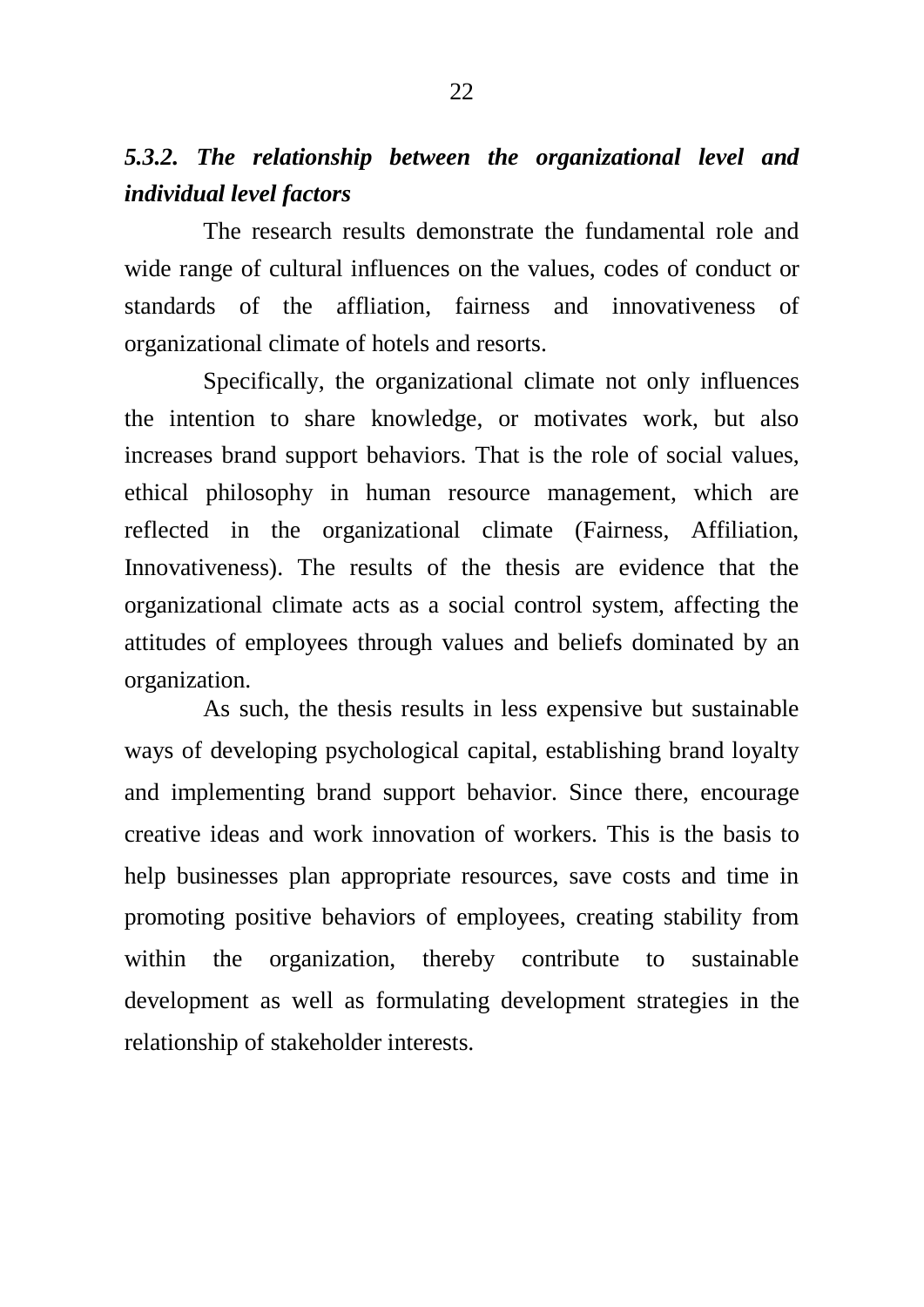### *5.3.3 The relationship between job level and individual level factors*

A noteworthy contribution of the thesis is that the research results support the proposal to turn the psychological capital premise for the thriving at work in the research model. The research results also shed light and expand the research results of Porath et al., on the view that thriving at work leads to the result that employees complete their tasks more than expected by organization, but moreover, it is an important step in promoting the creativity and work innovation of workers.

Moreover, while previous studies have supported the relationship between job design and employee learning and readiness, this thesis has expand that idea in relation to employee work innovation. These results also shed light on the skepticism about the relationship between job design and the employee work innovation "ambiguous relevance" or "partial confirmation".

In terms of management practices, the dissertation has contributed to help managers identify the importance of creating a dynamic organizational climate and job design to motivate employees, in a strategy to create competitive advantage from staff. They are loyal, skilled, experienced and brave at work. This is especially means for tourism businesses, with the need to recruit young, dynamic and skilled workers.

In summary, besides the new academic contributions, the thesis is also a reliable scientific basis for decision-making by administrators in topical issues: Solving the risk of reaching the "tipping point" of Vietnam's tourism, making the tourism industrys a key economic sector, in accordance with Politburo's Resolution No.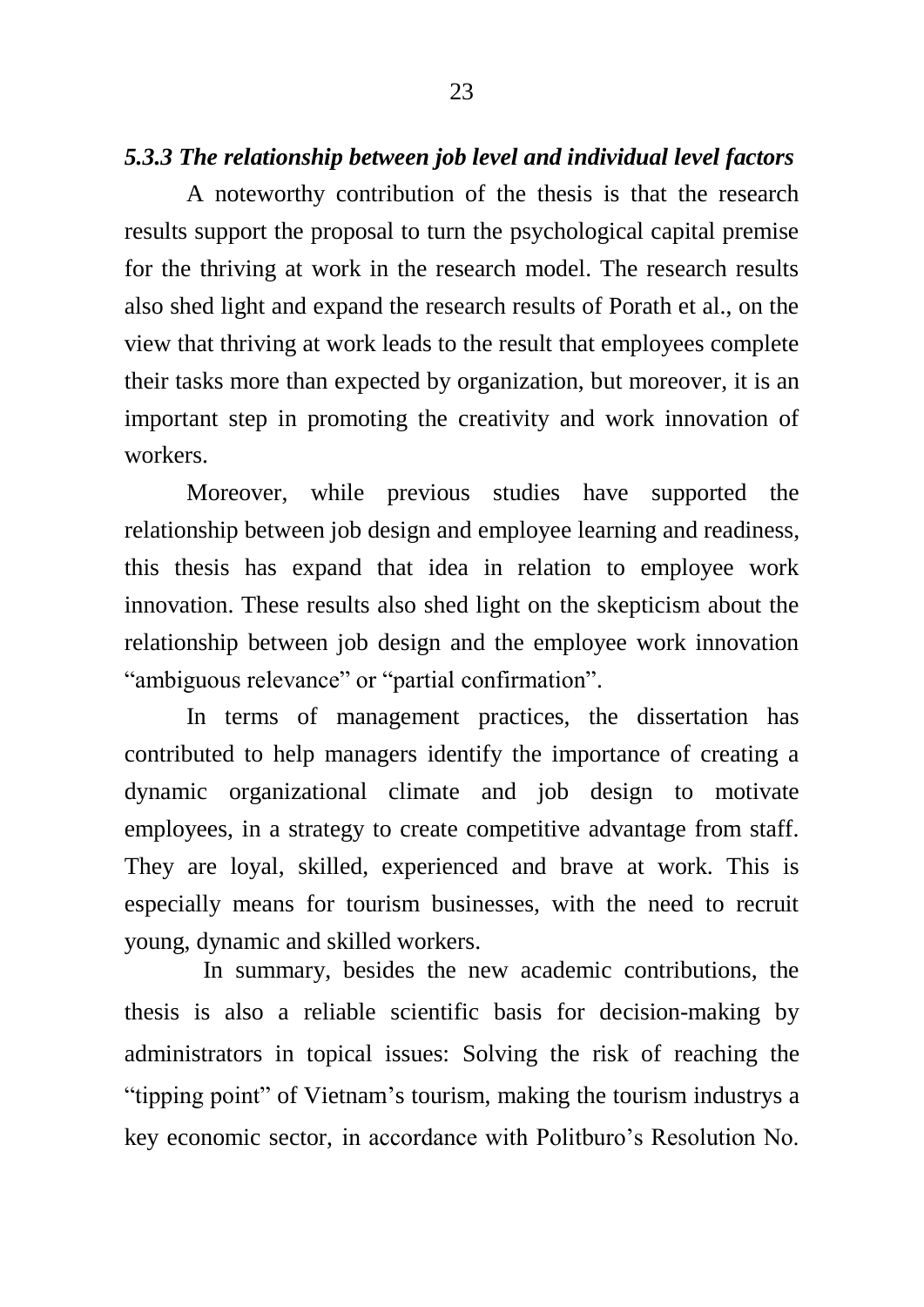08-NQ/TW of January 16, 2017, and with Vietnam's tourism development strategy to 2030, with a vision to 2050.

### **5.4. Administration implications for hotel administrators**

The research results of the thesis have shown that employee work innovation is most directly affected by job level factors. Next is the individual level factor. Although there is no direct influence, the organizational level factors have a significant influence on increasing employee work innovation (Table 4.17). In addition, to gain a comprehensive understanding of innovation, managers need to look at the correlation between the various factors. Because employee work innovation is a complex process, the result of the interconnected factors. It is also implied for businesses to promote the creative and innovative activities of employees in the organization.

# *5.4.1. Creating an organizational environment geared towards 5.4.2 employees*

- *5.4.2. Motivational work design*
- *5.4.3. Form organizational brand loyalty*
- *5.4.4. Develop brand support behaviors for employees*

### **5.5. Limitations of the study**

The thesis still has limitations such as: Samples are collected by convenient methods, the research model does not include all other typical factors in the hospitality industry, research using crosssectional research design, and not considering all the relationships of each component in the scale (multidirectional) to the other factors. These limitations are suggestions for further research directions.